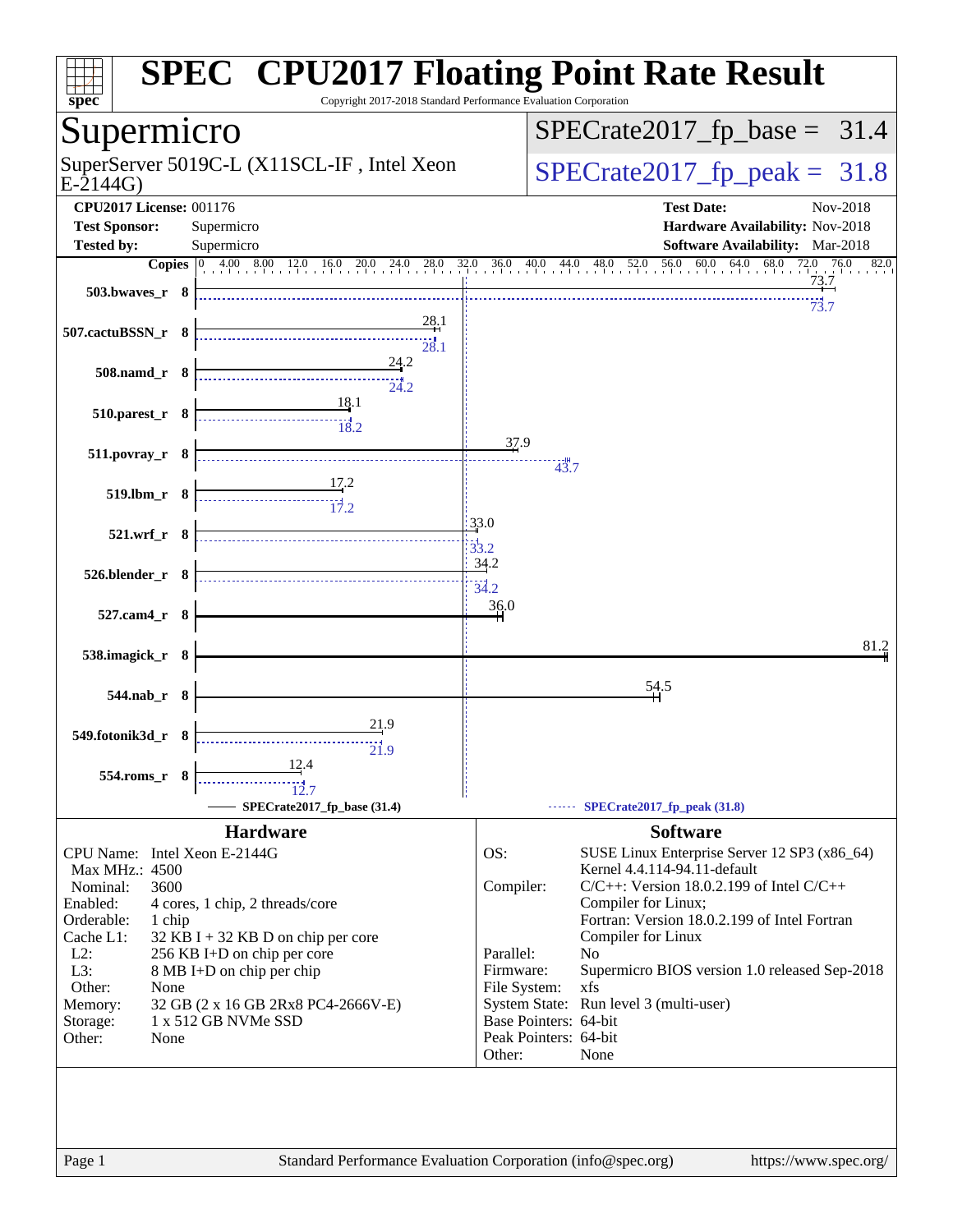

Copyright 2017-2018 Standard Performance Evaluation Corporation

## Supermicro

E-2144G) SuperServer 5019C-L (X11SCL-IF, Intel Xeon  $SPECrate2017_fp\_peak = 31.8$ 

 $SPECTate2017_fp\_base = 31.4$ 

**[CPU2017 License:](http://www.spec.org/auto/cpu2017/Docs/result-fields.html#CPU2017License)** 001176 **[Test Date:](http://www.spec.org/auto/cpu2017/Docs/result-fields.html#TestDate)** Nov-2018 **[Test Sponsor:](http://www.spec.org/auto/cpu2017/Docs/result-fields.html#TestSponsor)** Supermicro **[Hardware Availability:](http://www.spec.org/auto/cpu2017/Docs/result-fields.html#HardwareAvailability)** Nov-2018 **[Tested by:](http://www.spec.org/auto/cpu2017/Docs/result-fields.html#Testedby)** Supermicro **[Software Availability:](http://www.spec.org/auto/cpu2017/Docs/result-fields.html#SoftwareAvailability)** Mar-2018

### **[Results Table](http://www.spec.org/auto/cpu2017/Docs/result-fields.html#ResultsTable)**

|                           | <b>Base</b>   |                |       |                |       | <b>Peak</b>    |       |               |                |              |                |              |                |              |
|---------------------------|---------------|----------------|-------|----------------|-------|----------------|-------|---------------|----------------|--------------|----------------|--------------|----------------|--------------|
| <b>Benchmark</b>          | <b>Copies</b> | <b>Seconds</b> | Ratio | <b>Seconds</b> | Ratio | <b>Seconds</b> | Ratio | <b>Copies</b> | <b>Seconds</b> | <b>Ratio</b> | <b>Seconds</b> | <b>Ratio</b> | <b>Seconds</b> | <b>Ratio</b> |
| 503.bwaves r              | 8             | 1067           | 75.2  | 1088           | 73.7  | 1089           | 73.7  | 8             | 1089           | 73.7         | 1088           | 73.7         | 1088           | 73.7         |
| 507.cactuBSSN r           | 8             | 352            | 28.7  | 362            | 28.0  | 360            | 28.1  | 8             | 361            | 28.1         | 362            | 28.0         | 358            | 28.3         |
| $508$ .namd $r$           | 8             | 315            | 24.1  | 314            | 24.2  | 315            | 24.2  | 8             | 314            | 24.2         | 314            | 24.2         | 312            | 24.4         |
| 510.parest_r              | 8             | 1161           | 18.0  | 1154           | 18.1  | 1156           | 18.1  | 8             | 1146           | 18.3         | 1152           | 18.2         | 1152           | 18.2         |
| 511.povray_r              | 8             | 492            | 37.9  | 500            | 37.3  | 493            | 37.9  | 8             | 429            | 43.5         | 428            | 43.7         | 425            | 44.0         |
| 519.1bm r                 | 8             | 488            | 17.3  | 491            | 17.2  | 490            | 17.2  | 8             | 490            | 17.2         | 490            | 17.2         | 489            | 17.2         |
| $521$ .wrf r              | 8             | 541            | 33.1  | 543            | 33.0  | 544            | 33.0  | 8             | 540            | 33.2         | 541            | 33.1         | 540            | 33.2         |
| 526.blender_r             | 8             | 356            | 34.2  | 356            | 34.2  | 356            | 34.3  | 8             | 356            | 34.2         | 356            | 34.2         | 356            | 34.2         |
| $527.cam4_r$              | 8             | 394            | 35.5  | 387            | 36.1  | 388            | 36.0  | 8             | 394            | 35.5         | 387            | 36.1         | 388            | 36.0         |
| 538.imagick_r             | 8             | 245            | 81.4  | 245            | 81.2  | 246            | 81.0  | 8             | 245            | 81.4         | 245            | 81.2         | 246            | 81.0         |
| $544$ .nab_r              | 8             | 247            | 54.5  | 250            | 53.9  | 247            | 54.6  | 8             | 247            | 54.5         | 250            | 53.9         | 247            | 54.6         |
| 549.fotonik3d r           | 8             | 1420           | 21.9  | 1422           | 21.9  | 1423           | 21.9  | 8             | 1424           | 21.9         | 1424           | 21.9         | 1424           | 21.9         |
| 554.roms r                | 8             | 1030           | 12.3  | 1026           | 12.4  | 1027           | 12.4  | 8             | 998            | 12.7         | 999            | 12.7         | 1002           | 12.7         |
| $SPECrate2017_fp\_base =$ |               |                | 31.4  |                |       |                |       |               |                |              |                |              |                |              |

**[SPECrate2017\\_fp\\_peak =](http://www.spec.org/auto/cpu2017/Docs/result-fields.html#SPECrate2017fppeak) 31.8**

Results appear in the [order in which they were run](http://www.spec.org/auto/cpu2017/Docs/result-fields.html#RunOrder). Bold underlined text [indicates a median measurement](http://www.spec.org/auto/cpu2017/Docs/result-fields.html#Median).

### **[Submit Notes](http://www.spec.org/auto/cpu2017/Docs/result-fields.html#SubmitNotes)**

 The taskset mechanism was used to bind copies to processors. The config file option 'submit' was used to generate taskset commands to bind each copy to a specific processor. For details, please see the config file.

### **[Operating System Notes](http://www.spec.org/auto/cpu2017/Docs/result-fields.html#OperatingSystemNotes)**

Stack size set to unlimited using "ulimit -s unlimited"

### **[General Notes](http://www.spec.org/auto/cpu2017/Docs/result-fields.html#GeneralNotes)**

Environment variables set by runcpu before the start of the run: LD\_LIBRARY\_PATH = "/home/cpu2017/lib/ia32:/home/cpu2017/lib/intel64:/home/cpu2017/je5.0.1-32:/home/cpu2017/je5.0.1-64"

 Binaries compiled on a system with 1x Intel Core i7-6700K CPU + 32GB RAM memory using Redhat Enterprise Linux 7.5 Transparent Huge Pages enabled by default Prior to runcpu invocation Filesystem page cache synced and cleared with: sync; echo 3> /proc/sys/vm/drop\_caches

 Yes: The test sponsor attests, as of date of publication, that CVE-2017-5754 (Meltdown) is mitigated in the system as tested and documented.

**(Continued on next page)**

| Page 2 | Standard Performance Evaluation Corporation (info@spec.org) | https://www.spec.org/ |
|--------|-------------------------------------------------------------|-----------------------|
|--------|-------------------------------------------------------------|-----------------------|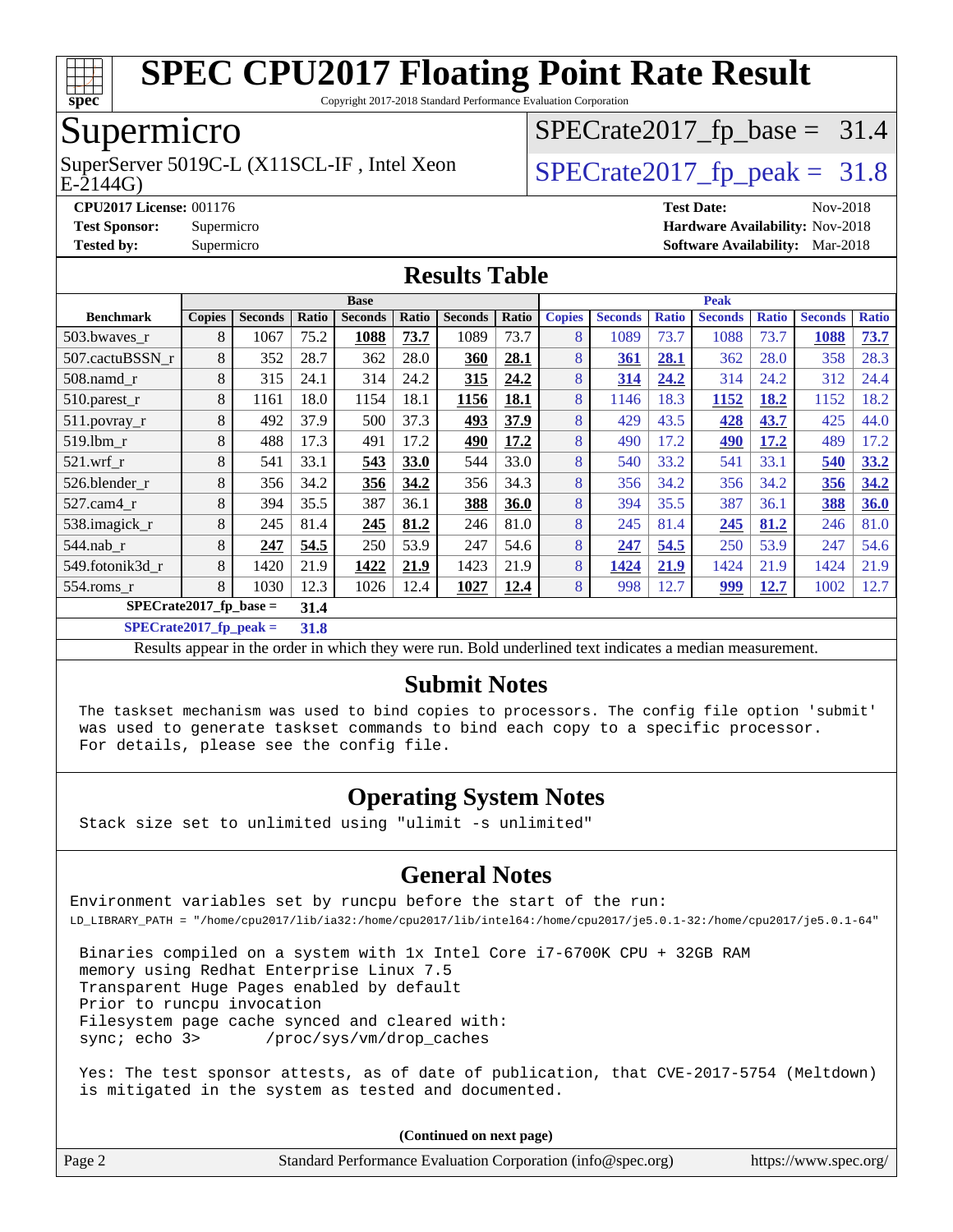

Copyright 2017-2018 Standard Performance Evaluation Corporation

### Supermicro

E-2144G) SuperServer 5019C-L (X11SCL-IF, Intel Xeon  $SPECrate2017_fp\_peak = 31.8$ 

 $SPECTate2017_fp\_base = 31.4$ 

**[Tested by:](http://www.spec.org/auto/cpu2017/Docs/result-fields.html#Testedby)** Supermicro **Supermicro [Software Availability:](http://www.spec.org/auto/cpu2017/Docs/result-fields.html#SoftwareAvailability)** Mar-2018

**[CPU2017 License:](http://www.spec.org/auto/cpu2017/Docs/result-fields.html#CPU2017License)** 001176 **[Test Date:](http://www.spec.org/auto/cpu2017/Docs/result-fields.html#TestDate)** Nov-2018 **[Test Sponsor:](http://www.spec.org/auto/cpu2017/Docs/result-fields.html#TestSponsor)** Supermicro **[Hardware Availability:](http://www.spec.org/auto/cpu2017/Docs/result-fields.html#HardwareAvailability)** Nov-2018

### **[General Notes \(Continued\)](http://www.spec.org/auto/cpu2017/Docs/result-fields.html#GeneralNotes)**

 Yes: The test sponsor attests, as of date of publication, that CVE-2017-5753 (Spectre variant 1) is mitigated in the system as tested and documented. Yes: The test sponsor attests, as of date of publication, that CVE-2017-5715 (Spectre variant 2) is mitigated in the system as tested and documented.

#### **[Platform Notes](http://www.spec.org/auto/cpu2017/Docs/result-fields.html#PlatformNotes)**

Page 3 Standard Performance Evaluation Corporation [\(info@spec.org\)](mailto:info@spec.org) <https://www.spec.org/> Sysinfo program /home/cpu2017/bin/sysinfo Rev: r5974 of 2018-05-19 9bcde8f2999c33d61f64985e45859ea9 running on linux-0lg1 Thu Nov 8 09:59:47 2018 SUT (System Under Test) info as seen by some common utilities. For more information on this section, see <https://www.spec.org/cpu2017/Docs/config.html#sysinfo> From /proc/cpuinfo model name : Intel(R) Xeon(R) E-2144G CPU @ 3.60GHz 1 "physical id"s (chips) 8 "processors" cores, siblings (Caution: counting these is hw and system dependent. The following excerpts from /proc/cpuinfo might not be reliable. Use with caution.) cpu cores : 4 siblings : 8 physical 0: cores 0 1 2 3 From lscpu: Architecture: x86\_64 CPU op-mode(s): 32-bit, 64-bit Byte Order: Little Endian  $CPU(s):$  8 On-line CPU(s) list: 0-7 Thread(s) per core: 2 Core(s) per socket: 4  $Sockets(s):$  1 NUMA node(s): 1 Vendor ID: GenuineIntel CPU family: 6 Model: 158 Model name:  $Intel(R)$  Xeon(R) E-2144G CPU @ 3.60GHz Stepping: 10 CPU MHz: 4184.713 CPU max MHz: 4500.0000 CPU min MHz: 800.0000 BogoMIPS: 7199.98 Virtualization: VT-x L1d cache: 32K **(Continued on next page)**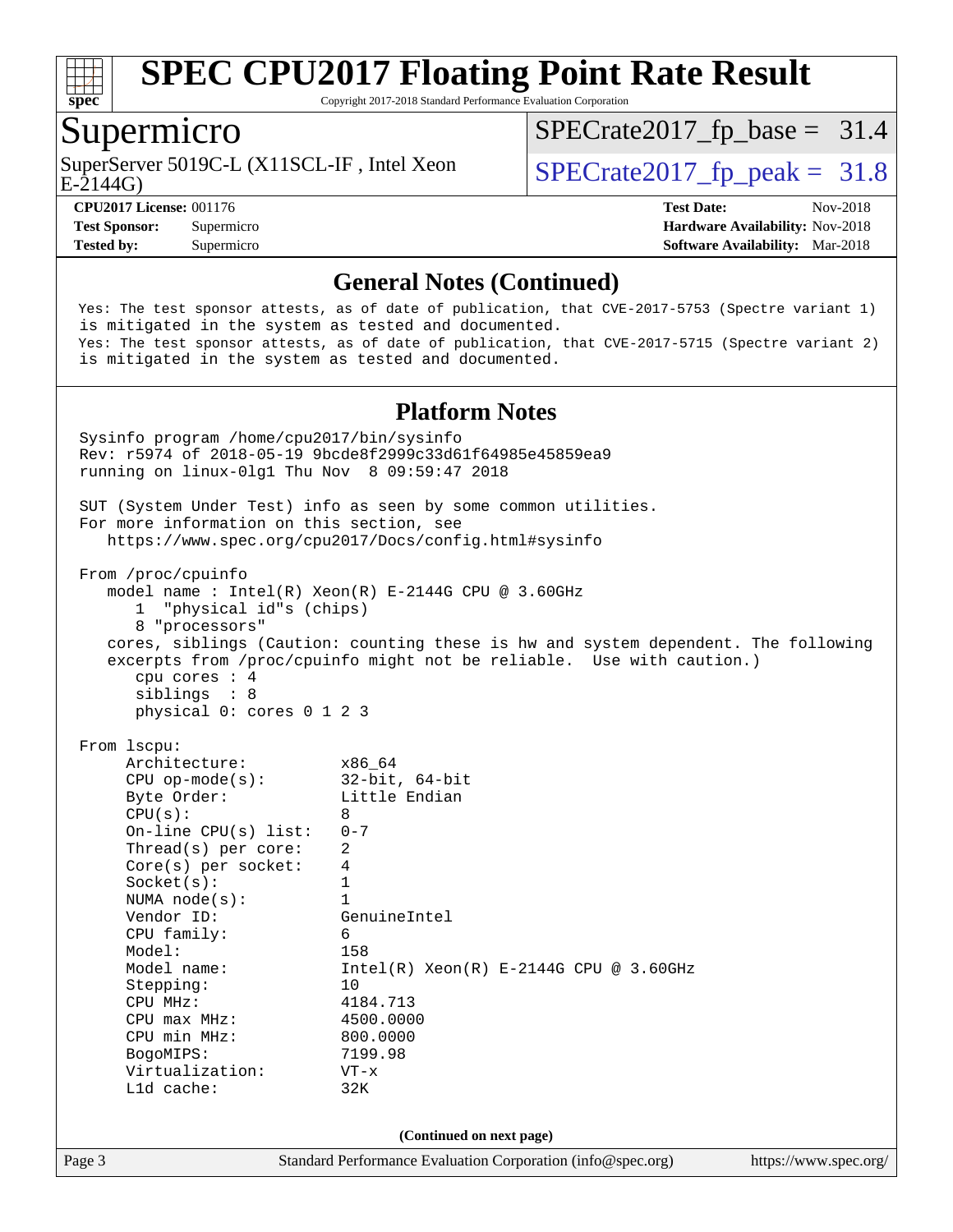

Copyright 2017-2018 Standard Performance Evaluation Corporation

### Supermicro

E-2144G) SuperServer 5019C-L (X11SCL-IF, Intel Xeon  $SPECrate2017_fp\_peak = 31.8$ 

 $SPECTate2017_fp\_base = 31.4$ 

#### **[CPU2017 License:](http://www.spec.org/auto/cpu2017/Docs/result-fields.html#CPU2017License)** 001176 **[Test Date:](http://www.spec.org/auto/cpu2017/Docs/result-fields.html#TestDate)** Nov-2018

**[Test Sponsor:](http://www.spec.org/auto/cpu2017/Docs/result-fields.html#TestSponsor)** Supermicro **[Hardware Availability:](http://www.spec.org/auto/cpu2017/Docs/result-fields.html#HardwareAvailability)** Nov-2018 **[Tested by:](http://www.spec.org/auto/cpu2017/Docs/result-fields.html#Testedby)** Supermicro **[Software Availability:](http://www.spec.org/auto/cpu2017/Docs/result-fields.html#SoftwareAvailability)** Mar-2018

#### **[Platform Notes \(Continued\)](http://www.spec.org/auto/cpu2017/Docs/result-fields.html#PlatformNotes)**

L1i cache: 32K L2 cache: 256K L3 cache: 8192K NUMA node0 CPU(s): 0-7 Flags: fpu vme de pse tsc msr pae mce cx8 apic sep mtrr pge mca cmov

 pat pse36 clflush dts acpi mmx fxsr sse sse2 ss ht tm pbe syscall nx pdpe1gb rdtscp lm constant\_tsc art arch\_perfmon pebs bts rep\_good nopl xtopology nonstop\_tsc aperfmperf eagerfpu pni pclmulqdq dtes64 monitor ds\_cpl vmx smx est tm2 ssse3 sdbg fma cx16 xtpr pdcm pcid sse4\_1 sse4\_2 x2apic movbe popcnt tsc\_deadline\_timer aes xsave avx f16c rdrand lahf\_lm abm 3dnowprefetch ida arat epb invpcid\_single pln pts dtherm hwp hwp\_notify hwp\_act\_window hwp\_epp intel\_pt rsb\_ctxsw spec\_ctrl retpoline kaiser tpr\_shadow vnmi flexpriority ept vpid fsgsbase tsc\_adjust bmi1 hle avx2 smep bmi2 erms invpcid rtm mpx rdseed adx smap clflushopt xsaveopt xsavec xgetbv1

 /proc/cpuinfo cache data cache size : 8192 KB

 From numactl --hardware WARNING: a numactl 'node' might or might not correspond to a physical chip.

 available: 1 nodes (0) node 0 cpus: 0 1 2 3 4 5 6 7 node 0 size: 32089 MB node 0 free: 22224 MB node distances: node 0 0: 10

 From /proc/meminfo MemTotal: 32859388 kB HugePages\_Total: 0 Hugepagesize: 2048 kB

From /etc/\*release\* /etc/\*version\*

 SuSE-release: SUSE Linux Enterprise Server 12 (x86\_64)

VERSION = 12

PATCHLEVEL = 3

 # This file is deprecated and will be removed in a future service pack or release. # Please check /etc/os-release for details about this release.

 os-release: NAME="SLES" VERSION="12-SP3"

ANSI\_COLOR="0;32"

 VERSION\_ID="12.3" PRETTY\_NAME="SUSE Linux Enterprise Server 12 SP3" ID="sles"

CPE\_NAME="cpe:/o:suse:sles:12:sp3"

**(Continued on next page)**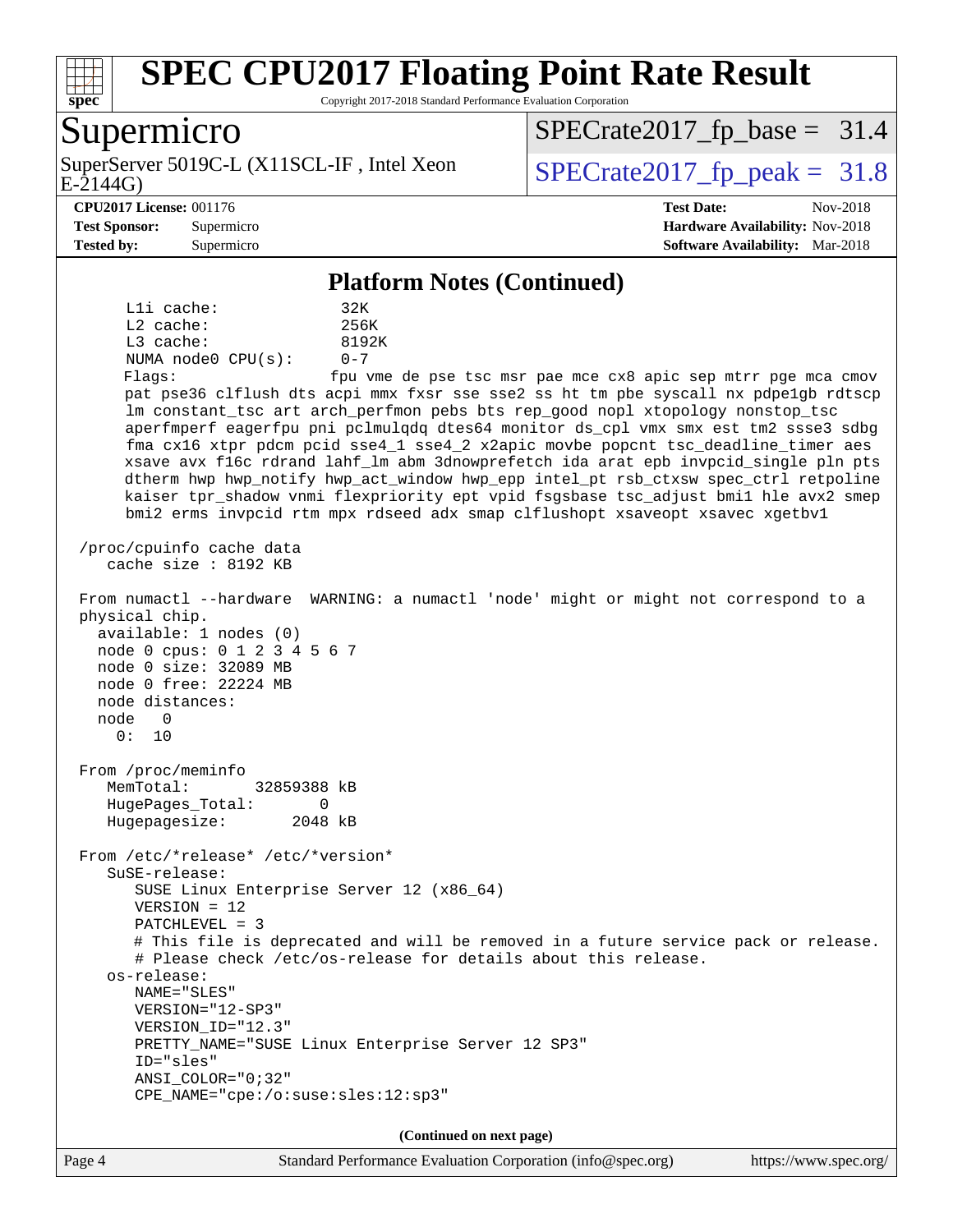

Copyright 2017-2018 Standard Performance Evaluation Corporation

### Supermicro

E-2144G) SuperServer 5019C-L (X11SCL-IF, Intel Xeon  $SPECrate2017_fp\_peak = 31.8$ 

[SPECrate2017\\_fp\\_base =](http://www.spec.org/auto/cpu2017/Docs/result-fields.html#SPECrate2017fpbase) 31.4

**[Tested by:](http://www.spec.org/auto/cpu2017/Docs/result-fields.html#Testedby)** Supermicro **[Software Availability:](http://www.spec.org/auto/cpu2017/Docs/result-fields.html#SoftwareAvailability)** Mar-2018

**[CPU2017 License:](http://www.spec.org/auto/cpu2017/Docs/result-fields.html#CPU2017License)** 001176 **[Test Date:](http://www.spec.org/auto/cpu2017/Docs/result-fields.html#TestDate)** Nov-2018 **[Test Sponsor:](http://www.spec.org/auto/cpu2017/Docs/result-fields.html#TestSponsor)** Supermicro **[Hardware Availability:](http://www.spec.org/auto/cpu2017/Docs/result-fields.html#HardwareAvailability)** Nov-2018

#### **[Platform Notes \(Continued\)](http://www.spec.org/auto/cpu2017/Docs/result-fields.html#PlatformNotes)**

uname -a:

 Linux linux-0lg1 4.4.114-94.11-default #1 SMP Thu Feb 1 19:28:26 UTC 2018 (4309ff9) x86\_64 x86\_64 x86\_64 GNU/Linux

Kernel self-reported vulnerability status:

 CVE-2017-5754 (Meltdown): Mitigation: PTI CVE-2017-5753 (Spectre variant 1): Mitigation: Barriers CVE-2017-5715 (Spectre variant 2): Mitigation: IBRS+IBPB

run-level 3 Nov 8 02:55

 SPEC is set to: /home/cpu2017 Filesystem Type Size Used Avail Use% Mounted on /dev/nvme0n1p4 xfs 435G 33G 402G 8% /home

 Additional information from dmidecode follows. WARNING: Use caution when you interpret this section. The 'dmidecode' program reads system data which is "intended to allow hardware to be accurately determined", but the intent may not be met, as there are frequent changes to hardware, firmware, and the "DMTF SMBIOS" standard. BIOS American Megatrends Inc. 1.0 09/14/2018 Memory: 2x Micron 18ADF2G72AZ-2G6H1R 16 GB 2 rank 2667

(End of data from sysinfo program)

#### **[Compiler Version Notes](http://www.spec.org/auto/cpu2017/Docs/result-fields.html#CompilerVersionNotes)**

| Page 5                    | Standard Performance Evaluation Corporation (info@spec.org)<br>https://www.spec.org/ |
|---------------------------|--------------------------------------------------------------------------------------|
|                           | (Continued on next page)                                                             |
|                           | CXXC 508. namd $r(base)$ 510. parest $r(base, peak)$                                 |
|                           |                                                                                      |
| icc (ICC) 18.0.2 20180210 | Copyright (C) 1985-2018 Intel Corporation. All rights reserved.                      |
| 519.1bm r(peak)<br>CC     |                                                                                      |
| icc (ICC) 18.0.2 20180210 | Copyright (C) 1985-2018 Intel Corporation. All rights reserved.                      |
| CC.                       | 519.1bm r(base) 538.imagick r(base, peak) 544.nab r(base, peak)                      |
|                           |                                                                                      |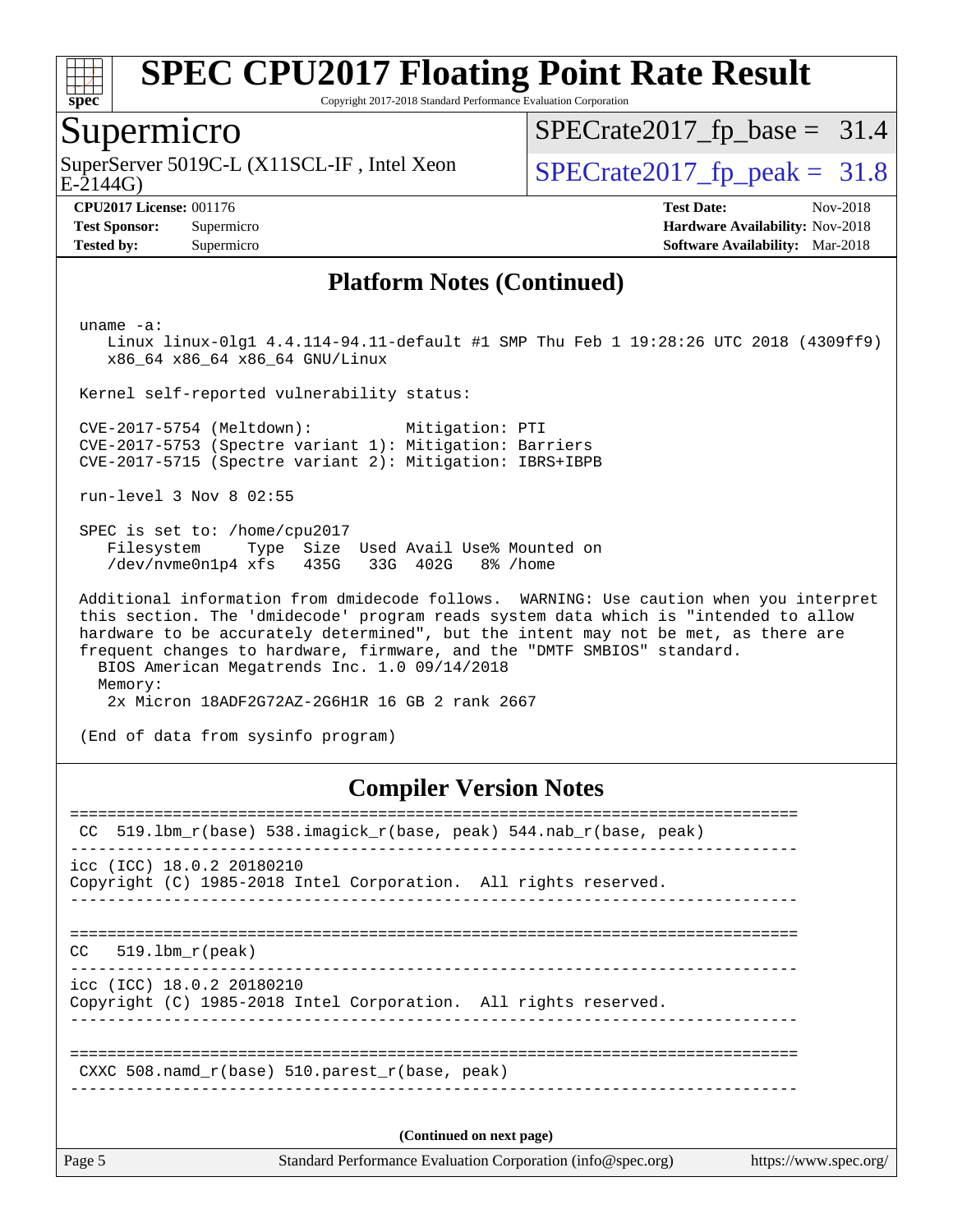

Copyright 2017-2018 Standard Performance Evaluation Corporation

# Supermicro

E-2144G) SuperServer 5019C-L (X11SCL-IF, Intel Xeon  $SPECrate2017_fp\_peak = 31.8$ 

 $SPECrate2017_fp\_base = 31.4$ 

**[CPU2017 License:](http://www.spec.org/auto/cpu2017/Docs/result-fields.html#CPU2017License)** 001176 **[Test Date:](http://www.spec.org/auto/cpu2017/Docs/result-fields.html#TestDate)** Nov-2018 **[Test Sponsor:](http://www.spec.org/auto/cpu2017/Docs/result-fields.html#TestSponsor)** Supermicro **[Hardware Availability:](http://www.spec.org/auto/cpu2017/Docs/result-fields.html#HardwareAvailability)** Nov-2018 **[Tested by:](http://www.spec.org/auto/cpu2017/Docs/result-fields.html#Testedby)** Supermicro **Supermicro [Software Availability:](http://www.spec.org/auto/cpu2017/Docs/result-fields.html#SoftwareAvailability)** Mar-2018

### **[Compiler Version Notes \(Continued\)](http://www.spec.org/auto/cpu2017/Docs/result-fields.html#CompilerVersionNotes)**

| icpc (ICC) 18.0.2 20180210<br>Copyright (C) 1985-2018 Intel Corporation. All rights reserved.                                                                       |  |  |
|---------------------------------------------------------------------------------------------------------------------------------------------------------------------|--|--|
| ======================================<br>CXXC $508.namd_r(peak)$                                                                                                   |  |  |
| icpc (ICC) 18.0.2 20180210<br>Copyright (C) 1985-2018 Intel Corporation. All rights reserved.                                                                       |  |  |
| $511.povray_r(base) 526.blender_r(base, peak)$<br>CC.                                                                                                               |  |  |
| icpc (ICC) 18.0.2 20180210<br>Copyright (C) 1985-2018 Intel Corporation. All rights reserved.<br>icc (ICC) 18.0.2 20180210                                          |  |  |
| Copyright (C) 1985-2018 Intel Corporation. All rights reserved.                                                                                                     |  |  |
| $511. povray_r (peak)$<br>CC.                                                                                                                                       |  |  |
| icpc (ICC) 18.0.2 20180210<br>Copyright (C) 1985-2018 Intel Corporation. All rights reserved.<br>icc (ICC) 18.0.2 20180210                                          |  |  |
| Copyright (C) 1985-2018 Intel Corporation. All rights reserved.                                                                                                     |  |  |
| FC 507.cactuBSSN_r(base, peak)                                                                                                                                      |  |  |
| icpc (ICC) 18.0.2 20180210<br>Copyright (C) 1985-2018 Intel Corporation. All rights reserved.<br>icc (ICC) 18.0.2 20180210                                          |  |  |
| Copyright (C) 1985-2018 Intel Corporation. All rights reserved.<br>ifort (IFORT) 18.0.2 20180210<br>Copyright (C) 1985-2018 Intel Corporation. All rights reserved. |  |  |
|                                                                                                                                                                     |  |  |
| 503.bwaves_r(base, peak) 549.fotonik3d_r(base, peak) 554.roms_r(base)<br>FC                                                                                         |  |  |
| ifort (IFORT) 18.0.2 20180210<br>Copyright (C) 1985-2018 Intel Corporation. All rights reserved.                                                                    |  |  |

**(Continued on next page)**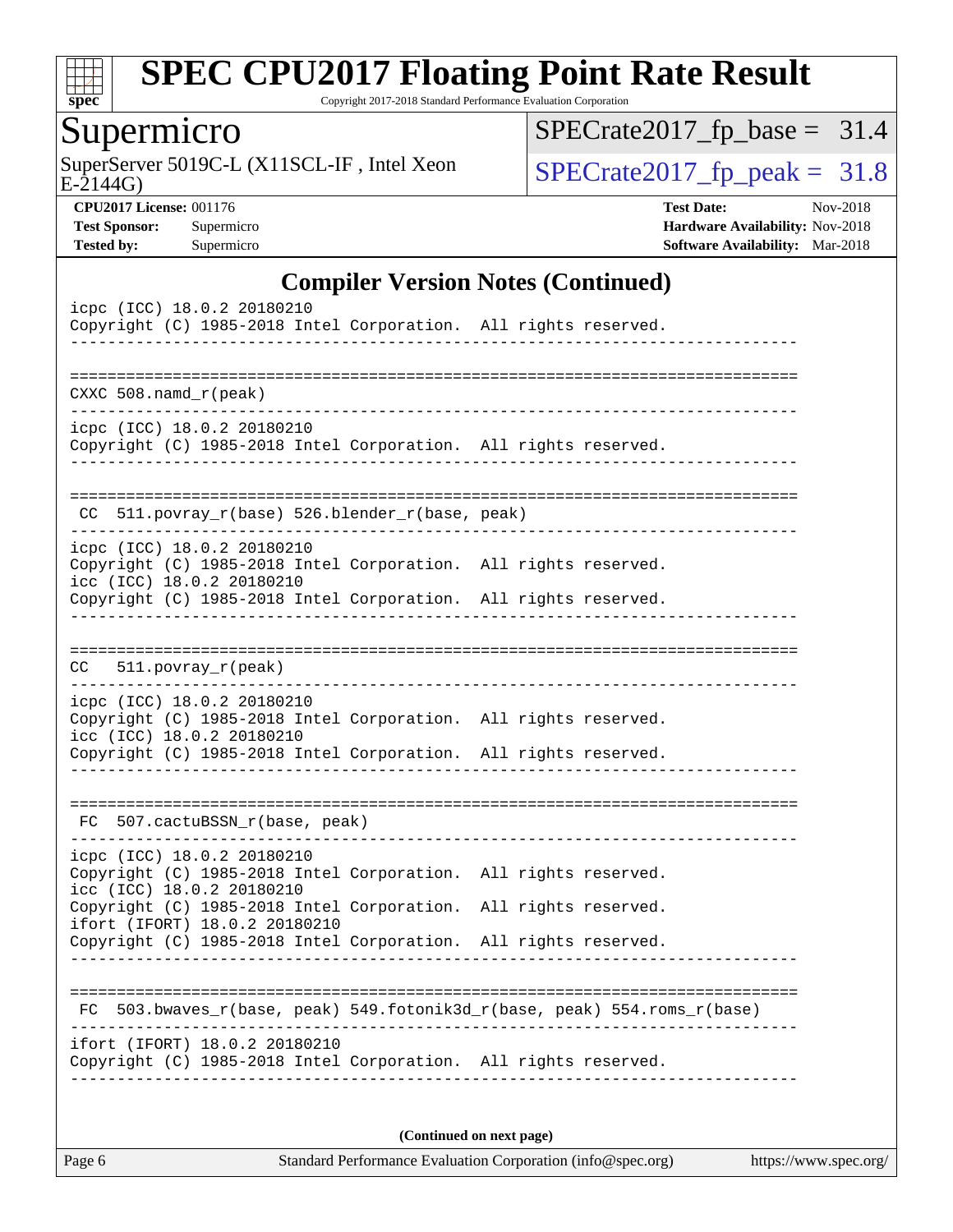

Copyright 2017-2018 Standard Performance Evaluation Corporation

### Supermicro

 $E-2144G$ SuperServer 5019C-L (X11SCL-IF, Intel Xeon  $\big|$  [SPECrate2017\\_fp\\_peak =](http://www.spec.org/auto/cpu2017/Docs/result-fields.html#SPECrate2017fppeak) 31.8

 $SPECrate2017_fp\_base = 31.4$ 

**[CPU2017 License:](http://www.spec.org/auto/cpu2017/Docs/result-fields.html#CPU2017License)** 001176 **[Test Date:](http://www.spec.org/auto/cpu2017/Docs/result-fields.html#TestDate)** Nov-2018 **[Test Sponsor:](http://www.spec.org/auto/cpu2017/Docs/result-fields.html#TestSponsor)** Supermicro **[Hardware Availability:](http://www.spec.org/auto/cpu2017/Docs/result-fields.html#HardwareAvailability)** Nov-2018 **[Tested by:](http://www.spec.org/auto/cpu2017/Docs/result-fields.html#Testedby)** Supermicro **[Software Availability:](http://www.spec.org/auto/cpu2017/Docs/result-fields.html#SoftwareAvailability)** Mar-2018

### **[Compiler Version Notes \(Continued\)](http://www.spec.org/auto/cpu2017/Docs/result-fields.html#CompilerVersionNotes)**

| FC<br>554.roms r(peak)                                                                                                                                                                           |  |
|--------------------------------------------------------------------------------------------------------------------------------------------------------------------------------------------------|--|
| ifort (IFORT) 18.0.2 20180210<br>Copyright (C) 1985-2018 Intel Corporation. All rights reserved.                                                                                                 |  |
| CC $521.$ wrf $r(base) 527.$ cam4 $r(base)$                                                                                                                                                      |  |
| ifort (IFORT) 18.0.2 20180210<br>Copyright (C) 1985-2018 Intel Corporation. All rights reserved.<br>icc (ICC) 18.0.2 20180210<br>Copyright (C) 1985-2018 Intel Corporation. All rights reserved. |  |
| 521.wrf $r(\text{peak})$ 527.cam4 $r(\text{peak})$<br>CC                                                                                                                                         |  |
| ifort (IFORT) 18.0.2 20180210<br>Copyright (C) 1985-2018 Intel Corporation. All rights reserved.<br>icc (ICC) 18.0.2 20180210<br>Copyright (C) 1985-2018 Intel Corporation. All rights reserved. |  |
|                                                                                                                                                                                                  |  |

# **[Base Compiler Invocation](http://www.spec.org/auto/cpu2017/Docs/result-fields.html#BaseCompilerInvocation)**

[C benchmarks](http://www.spec.org/auto/cpu2017/Docs/result-fields.html#Cbenchmarks): [icc -m64 -std=c11](http://www.spec.org/cpu2017/results/res2018q4/cpu2017-20181112-09585.flags.html#user_CCbase_intel_icc_64bit_c11_33ee0cdaae7deeeab2a9725423ba97205ce30f63b9926c2519791662299b76a0318f32ddfffdc46587804de3178b4f9328c46fa7c2b0cd779d7a61945c91cd35)

[C++ benchmarks:](http://www.spec.org/auto/cpu2017/Docs/result-fields.html#CXXbenchmarks) [icpc -m64](http://www.spec.org/cpu2017/results/res2018q4/cpu2017-20181112-09585.flags.html#user_CXXbase_intel_icpc_64bit_4ecb2543ae3f1412ef961e0650ca070fec7b7afdcd6ed48761b84423119d1bf6bdf5cad15b44d48e7256388bc77273b966e5eb805aefd121eb22e9299b2ec9d9)

[Fortran benchmarks](http://www.spec.org/auto/cpu2017/Docs/result-fields.html#Fortranbenchmarks): [ifort -m64](http://www.spec.org/cpu2017/results/res2018q4/cpu2017-20181112-09585.flags.html#user_FCbase_intel_ifort_64bit_24f2bb282fbaeffd6157abe4f878425411749daecae9a33200eee2bee2fe76f3b89351d69a8130dd5949958ce389cf37ff59a95e7a40d588e8d3a57e0c3fd751)

[Benchmarks using both Fortran and C](http://www.spec.org/auto/cpu2017/Docs/result-fields.html#BenchmarksusingbothFortranandC): [ifort -m64](http://www.spec.org/cpu2017/results/res2018q4/cpu2017-20181112-09585.flags.html#user_CC_FCbase_intel_ifort_64bit_24f2bb282fbaeffd6157abe4f878425411749daecae9a33200eee2bee2fe76f3b89351d69a8130dd5949958ce389cf37ff59a95e7a40d588e8d3a57e0c3fd751) [icc -m64 -std=c11](http://www.spec.org/cpu2017/results/res2018q4/cpu2017-20181112-09585.flags.html#user_CC_FCbase_intel_icc_64bit_c11_33ee0cdaae7deeeab2a9725423ba97205ce30f63b9926c2519791662299b76a0318f32ddfffdc46587804de3178b4f9328c46fa7c2b0cd779d7a61945c91cd35)

[Benchmarks using both C and C++](http://www.spec.org/auto/cpu2017/Docs/result-fields.html#BenchmarksusingbothCandCXX): [icpc -m64](http://www.spec.org/cpu2017/results/res2018q4/cpu2017-20181112-09585.flags.html#user_CC_CXXbase_intel_icpc_64bit_4ecb2543ae3f1412ef961e0650ca070fec7b7afdcd6ed48761b84423119d1bf6bdf5cad15b44d48e7256388bc77273b966e5eb805aefd121eb22e9299b2ec9d9) [icc -m64 -std=c11](http://www.spec.org/cpu2017/results/res2018q4/cpu2017-20181112-09585.flags.html#user_CC_CXXbase_intel_icc_64bit_c11_33ee0cdaae7deeeab2a9725423ba97205ce30f63b9926c2519791662299b76a0318f32ddfffdc46587804de3178b4f9328c46fa7c2b0cd779d7a61945c91cd35)

[Benchmarks using Fortran, C, and C++:](http://www.spec.org/auto/cpu2017/Docs/result-fields.html#BenchmarksusingFortranCandCXX) [icpc -m64](http://www.spec.org/cpu2017/results/res2018q4/cpu2017-20181112-09585.flags.html#user_CC_CXX_FCbase_intel_icpc_64bit_4ecb2543ae3f1412ef961e0650ca070fec7b7afdcd6ed48761b84423119d1bf6bdf5cad15b44d48e7256388bc77273b966e5eb805aefd121eb22e9299b2ec9d9) [icc -m64 -std=c11](http://www.spec.org/cpu2017/results/res2018q4/cpu2017-20181112-09585.flags.html#user_CC_CXX_FCbase_intel_icc_64bit_c11_33ee0cdaae7deeeab2a9725423ba97205ce30f63b9926c2519791662299b76a0318f32ddfffdc46587804de3178b4f9328c46fa7c2b0cd779d7a61945c91cd35) [ifort -m64](http://www.spec.org/cpu2017/results/res2018q4/cpu2017-20181112-09585.flags.html#user_CC_CXX_FCbase_intel_ifort_64bit_24f2bb282fbaeffd6157abe4f878425411749daecae9a33200eee2bee2fe76f3b89351d69a8130dd5949958ce389cf37ff59a95e7a40d588e8d3a57e0c3fd751)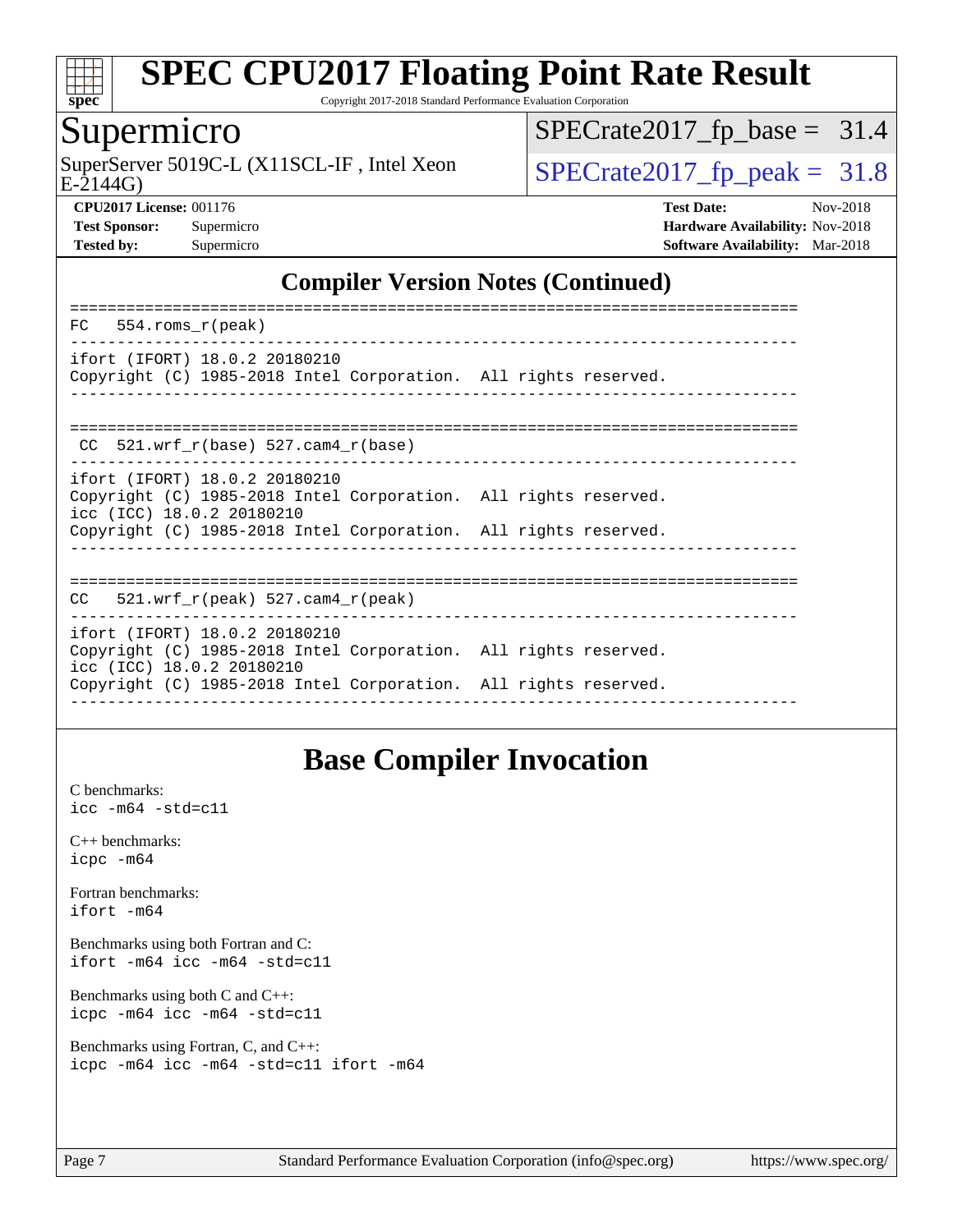

Copyright 2017-2018 Standard Performance Evaluation Corporation

### Supermicro

 $E-2144G$ SuperServer 5019C-L (X11SCL-IF, Intel Xeon  $SPECrate2017$  fp\_peak = 31.8

 $SPECrate2017_fp\_base = 31.4$ 

**[Tested by:](http://www.spec.org/auto/cpu2017/Docs/result-fields.html#Testedby)** Supermicro **Supermicro [Software Availability:](http://www.spec.org/auto/cpu2017/Docs/result-fields.html#SoftwareAvailability)** Mar-2018

**[CPU2017 License:](http://www.spec.org/auto/cpu2017/Docs/result-fields.html#CPU2017License)** 001176 **[Test Date:](http://www.spec.org/auto/cpu2017/Docs/result-fields.html#TestDate)** Nov-2018 **[Test Sponsor:](http://www.spec.org/auto/cpu2017/Docs/result-fields.html#TestSponsor)** Supermicro **[Hardware Availability:](http://www.spec.org/auto/cpu2017/Docs/result-fields.html#HardwareAvailability)** Nov-2018

## **[Base Portability Flags](http://www.spec.org/auto/cpu2017/Docs/result-fields.html#BasePortabilityFlags)**

 503.bwaves\_r: [-DSPEC\\_LP64](http://www.spec.org/cpu2017/results/res2018q4/cpu2017-20181112-09585.flags.html#suite_basePORTABILITY503_bwaves_r_DSPEC_LP64) 507.cactuBSSN\_r: [-DSPEC\\_LP64](http://www.spec.org/cpu2017/results/res2018q4/cpu2017-20181112-09585.flags.html#suite_basePORTABILITY507_cactuBSSN_r_DSPEC_LP64) 508.namd\_r: [-DSPEC\\_LP64](http://www.spec.org/cpu2017/results/res2018q4/cpu2017-20181112-09585.flags.html#suite_basePORTABILITY508_namd_r_DSPEC_LP64) 510.parest\_r: [-DSPEC\\_LP64](http://www.spec.org/cpu2017/results/res2018q4/cpu2017-20181112-09585.flags.html#suite_basePORTABILITY510_parest_r_DSPEC_LP64) 511.povray\_r: [-DSPEC\\_LP64](http://www.spec.org/cpu2017/results/res2018q4/cpu2017-20181112-09585.flags.html#suite_basePORTABILITY511_povray_r_DSPEC_LP64) 519.lbm\_r: [-DSPEC\\_LP64](http://www.spec.org/cpu2017/results/res2018q4/cpu2017-20181112-09585.flags.html#suite_basePORTABILITY519_lbm_r_DSPEC_LP64) 521.wrf\_r: [-DSPEC\\_LP64](http://www.spec.org/cpu2017/results/res2018q4/cpu2017-20181112-09585.flags.html#suite_basePORTABILITY521_wrf_r_DSPEC_LP64) [-DSPEC\\_CASE\\_FLAG](http://www.spec.org/cpu2017/results/res2018q4/cpu2017-20181112-09585.flags.html#b521.wrf_r_baseCPORTABILITY_DSPEC_CASE_FLAG) [-convert big\\_endian](http://www.spec.org/cpu2017/results/res2018q4/cpu2017-20181112-09585.flags.html#user_baseFPORTABILITY521_wrf_r_convert_big_endian_c3194028bc08c63ac5d04de18c48ce6d347e4e562e8892b8bdbdc0214820426deb8554edfa529a3fb25a586e65a3d812c835984020483e7e73212c4d31a38223) 526.blender\_r: [-DSPEC\\_LP64](http://www.spec.org/cpu2017/results/res2018q4/cpu2017-20181112-09585.flags.html#suite_basePORTABILITY526_blender_r_DSPEC_LP64) [-DSPEC\\_LINUX](http://www.spec.org/cpu2017/results/res2018q4/cpu2017-20181112-09585.flags.html#b526.blender_r_baseCPORTABILITY_DSPEC_LINUX) [-funsigned-char](http://www.spec.org/cpu2017/results/res2018q4/cpu2017-20181112-09585.flags.html#user_baseCPORTABILITY526_blender_r_force_uchar_40c60f00ab013830e2dd6774aeded3ff59883ba5a1fc5fc14077f794d777847726e2a5858cbc7672e36e1b067e7e5c1d9a74f7176df07886a243d7cc18edfe67) 527.cam4\_r: [-DSPEC\\_LP64](http://www.spec.org/cpu2017/results/res2018q4/cpu2017-20181112-09585.flags.html#suite_basePORTABILITY527_cam4_r_DSPEC_LP64) [-DSPEC\\_CASE\\_FLAG](http://www.spec.org/cpu2017/results/res2018q4/cpu2017-20181112-09585.flags.html#b527.cam4_r_baseCPORTABILITY_DSPEC_CASE_FLAG) 538.imagick\_r: [-DSPEC\\_LP64](http://www.spec.org/cpu2017/results/res2018q4/cpu2017-20181112-09585.flags.html#suite_basePORTABILITY538_imagick_r_DSPEC_LP64) 544.nab\_r: [-DSPEC\\_LP64](http://www.spec.org/cpu2017/results/res2018q4/cpu2017-20181112-09585.flags.html#suite_basePORTABILITY544_nab_r_DSPEC_LP64) 549.fotonik3d\_r: [-DSPEC\\_LP64](http://www.spec.org/cpu2017/results/res2018q4/cpu2017-20181112-09585.flags.html#suite_basePORTABILITY549_fotonik3d_r_DSPEC_LP64) 554.roms\_r: [-DSPEC\\_LP64](http://www.spec.org/cpu2017/results/res2018q4/cpu2017-20181112-09585.flags.html#suite_basePORTABILITY554_roms_r_DSPEC_LP64)

**[Base Optimization Flags](http://www.spec.org/auto/cpu2017/Docs/result-fields.html#BaseOptimizationFlags)**

[C benchmarks](http://www.spec.org/auto/cpu2017/Docs/result-fields.html#Cbenchmarks):

[-xCORE-AVX2](http://www.spec.org/cpu2017/results/res2018q4/cpu2017-20181112-09585.flags.html#user_CCbase_f-xCORE-AVX2) [-ipo](http://www.spec.org/cpu2017/results/res2018q4/cpu2017-20181112-09585.flags.html#user_CCbase_f-ipo) [-O3](http://www.spec.org/cpu2017/results/res2018q4/cpu2017-20181112-09585.flags.html#user_CCbase_f-O3) [-no-prec-div](http://www.spec.org/cpu2017/results/res2018q4/cpu2017-20181112-09585.flags.html#user_CCbase_f-no-prec-div) [-qopt-prefetch](http://www.spec.org/cpu2017/results/res2018q4/cpu2017-20181112-09585.flags.html#user_CCbase_f-qopt-prefetch) [-ffinite-math-only](http://www.spec.org/cpu2017/results/res2018q4/cpu2017-20181112-09585.flags.html#user_CCbase_f_finite_math_only_cb91587bd2077682c4b38af759c288ed7c732db004271a9512da14a4f8007909a5f1427ecbf1a0fb78ff2a814402c6114ac565ca162485bbcae155b5e4258871) [-qopt-mem-layout-trans=3](http://www.spec.org/cpu2017/results/res2018q4/cpu2017-20181112-09585.flags.html#user_CCbase_f-qopt-mem-layout-trans_de80db37974c74b1f0e20d883f0b675c88c3b01e9d123adea9b28688d64333345fb62bc4a798493513fdb68f60282f9a726aa07f478b2f7113531aecce732043)

#### [C++ benchmarks:](http://www.spec.org/auto/cpu2017/Docs/result-fields.html#CXXbenchmarks)

[-xCORE-AVX2](http://www.spec.org/cpu2017/results/res2018q4/cpu2017-20181112-09585.flags.html#user_CXXbase_f-xCORE-AVX2) [-ipo](http://www.spec.org/cpu2017/results/res2018q4/cpu2017-20181112-09585.flags.html#user_CXXbase_f-ipo) [-O3](http://www.spec.org/cpu2017/results/res2018q4/cpu2017-20181112-09585.flags.html#user_CXXbase_f-O3) [-no-prec-div](http://www.spec.org/cpu2017/results/res2018q4/cpu2017-20181112-09585.flags.html#user_CXXbase_f-no-prec-div) [-qopt-prefetch](http://www.spec.org/cpu2017/results/res2018q4/cpu2017-20181112-09585.flags.html#user_CXXbase_f-qopt-prefetch) [-ffinite-math-only](http://www.spec.org/cpu2017/results/res2018q4/cpu2017-20181112-09585.flags.html#user_CXXbase_f_finite_math_only_cb91587bd2077682c4b38af759c288ed7c732db004271a9512da14a4f8007909a5f1427ecbf1a0fb78ff2a814402c6114ac565ca162485bbcae155b5e4258871) [-qopt-mem-layout-trans=3](http://www.spec.org/cpu2017/results/res2018q4/cpu2017-20181112-09585.flags.html#user_CXXbase_f-qopt-mem-layout-trans_de80db37974c74b1f0e20d883f0b675c88c3b01e9d123adea9b28688d64333345fb62bc4a798493513fdb68f60282f9a726aa07f478b2f7113531aecce732043)

#### [Fortran benchmarks](http://www.spec.org/auto/cpu2017/Docs/result-fields.html#Fortranbenchmarks):

[-xCORE-AVX2](http://www.spec.org/cpu2017/results/res2018q4/cpu2017-20181112-09585.flags.html#user_FCbase_f-xCORE-AVX2) [-ipo](http://www.spec.org/cpu2017/results/res2018q4/cpu2017-20181112-09585.flags.html#user_FCbase_f-ipo) [-O3](http://www.spec.org/cpu2017/results/res2018q4/cpu2017-20181112-09585.flags.html#user_FCbase_f-O3) [-no-prec-div](http://www.spec.org/cpu2017/results/res2018q4/cpu2017-20181112-09585.flags.html#user_FCbase_f-no-prec-div) [-qopt-prefetch](http://www.spec.org/cpu2017/results/res2018q4/cpu2017-20181112-09585.flags.html#user_FCbase_f-qopt-prefetch) [-ffinite-math-only](http://www.spec.org/cpu2017/results/res2018q4/cpu2017-20181112-09585.flags.html#user_FCbase_f_finite_math_only_cb91587bd2077682c4b38af759c288ed7c732db004271a9512da14a4f8007909a5f1427ecbf1a0fb78ff2a814402c6114ac565ca162485bbcae155b5e4258871) [-qopt-mem-layout-trans=3](http://www.spec.org/cpu2017/results/res2018q4/cpu2017-20181112-09585.flags.html#user_FCbase_f-qopt-mem-layout-trans_de80db37974c74b1f0e20d883f0b675c88c3b01e9d123adea9b28688d64333345fb62bc4a798493513fdb68f60282f9a726aa07f478b2f7113531aecce732043) [-auto](http://www.spec.org/cpu2017/results/res2018q4/cpu2017-20181112-09585.flags.html#user_FCbase_f-auto) [-nostandard-realloc-lhs](http://www.spec.org/cpu2017/results/res2018q4/cpu2017-20181112-09585.flags.html#user_FCbase_f_2003_std_realloc_82b4557e90729c0f113870c07e44d33d6f5a304b4f63d4c15d2d0f1fab99f5daaed73bdb9275d9ae411527f28b936061aa8b9c8f2d63842963b95c9dd6426b8a)

[Benchmarks using both Fortran and C](http://www.spec.org/auto/cpu2017/Docs/result-fields.html#BenchmarksusingbothFortranandC):

[-xCORE-AVX2](http://www.spec.org/cpu2017/results/res2018q4/cpu2017-20181112-09585.flags.html#user_CC_FCbase_f-xCORE-AVX2) [-ipo](http://www.spec.org/cpu2017/results/res2018q4/cpu2017-20181112-09585.flags.html#user_CC_FCbase_f-ipo) [-O3](http://www.spec.org/cpu2017/results/res2018q4/cpu2017-20181112-09585.flags.html#user_CC_FCbase_f-O3) [-no-prec-div](http://www.spec.org/cpu2017/results/res2018q4/cpu2017-20181112-09585.flags.html#user_CC_FCbase_f-no-prec-div) [-qopt-prefetch](http://www.spec.org/cpu2017/results/res2018q4/cpu2017-20181112-09585.flags.html#user_CC_FCbase_f-qopt-prefetch) [-ffinite-math-only](http://www.spec.org/cpu2017/results/res2018q4/cpu2017-20181112-09585.flags.html#user_CC_FCbase_f_finite_math_only_cb91587bd2077682c4b38af759c288ed7c732db004271a9512da14a4f8007909a5f1427ecbf1a0fb78ff2a814402c6114ac565ca162485bbcae155b5e4258871) [-qopt-mem-layout-trans=3](http://www.spec.org/cpu2017/results/res2018q4/cpu2017-20181112-09585.flags.html#user_CC_FCbase_f-qopt-mem-layout-trans_de80db37974c74b1f0e20d883f0b675c88c3b01e9d123adea9b28688d64333345fb62bc4a798493513fdb68f60282f9a726aa07f478b2f7113531aecce732043) [-auto](http://www.spec.org/cpu2017/results/res2018q4/cpu2017-20181112-09585.flags.html#user_CC_FCbase_f-auto) [-nostandard-realloc-lhs](http://www.spec.org/cpu2017/results/res2018q4/cpu2017-20181112-09585.flags.html#user_CC_FCbase_f_2003_std_realloc_82b4557e90729c0f113870c07e44d33d6f5a304b4f63d4c15d2d0f1fab99f5daaed73bdb9275d9ae411527f28b936061aa8b9c8f2d63842963b95c9dd6426b8a)

[Benchmarks using both C and C++](http://www.spec.org/auto/cpu2017/Docs/result-fields.html#BenchmarksusingbothCandCXX): [-xCORE-AVX2](http://www.spec.org/cpu2017/results/res2018q4/cpu2017-20181112-09585.flags.html#user_CC_CXXbase_f-xCORE-AVX2) [-ipo](http://www.spec.org/cpu2017/results/res2018q4/cpu2017-20181112-09585.flags.html#user_CC_CXXbase_f-ipo) [-O3](http://www.spec.org/cpu2017/results/res2018q4/cpu2017-20181112-09585.flags.html#user_CC_CXXbase_f-O3) [-no-prec-div](http://www.spec.org/cpu2017/results/res2018q4/cpu2017-20181112-09585.flags.html#user_CC_CXXbase_f-no-prec-div) [-qopt-prefetch](http://www.spec.org/cpu2017/results/res2018q4/cpu2017-20181112-09585.flags.html#user_CC_CXXbase_f-qopt-prefetch) [-ffinite-math-only](http://www.spec.org/cpu2017/results/res2018q4/cpu2017-20181112-09585.flags.html#user_CC_CXXbase_f_finite_math_only_cb91587bd2077682c4b38af759c288ed7c732db004271a9512da14a4f8007909a5f1427ecbf1a0fb78ff2a814402c6114ac565ca162485bbcae155b5e4258871) [-qopt-mem-layout-trans=3](http://www.spec.org/cpu2017/results/res2018q4/cpu2017-20181112-09585.flags.html#user_CC_CXXbase_f-qopt-mem-layout-trans_de80db37974c74b1f0e20d883f0b675c88c3b01e9d123adea9b28688d64333345fb62bc4a798493513fdb68f60282f9a726aa07f478b2f7113531aecce732043)

#### [Benchmarks using Fortran, C, and C++:](http://www.spec.org/auto/cpu2017/Docs/result-fields.html#BenchmarksusingFortranCandCXX)

[-xCORE-AVX2](http://www.spec.org/cpu2017/results/res2018q4/cpu2017-20181112-09585.flags.html#user_CC_CXX_FCbase_f-xCORE-AVX2) [-ipo](http://www.spec.org/cpu2017/results/res2018q4/cpu2017-20181112-09585.flags.html#user_CC_CXX_FCbase_f-ipo) [-O3](http://www.spec.org/cpu2017/results/res2018q4/cpu2017-20181112-09585.flags.html#user_CC_CXX_FCbase_f-O3) [-no-prec-div](http://www.spec.org/cpu2017/results/res2018q4/cpu2017-20181112-09585.flags.html#user_CC_CXX_FCbase_f-no-prec-div) [-qopt-prefetch](http://www.spec.org/cpu2017/results/res2018q4/cpu2017-20181112-09585.flags.html#user_CC_CXX_FCbase_f-qopt-prefetch) [-ffinite-math-only](http://www.spec.org/cpu2017/results/res2018q4/cpu2017-20181112-09585.flags.html#user_CC_CXX_FCbase_f_finite_math_only_cb91587bd2077682c4b38af759c288ed7c732db004271a9512da14a4f8007909a5f1427ecbf1a0fb78ff2a814402c6114ac565ca162485bbcae155b5e4258871) [-qopt-mem-layout-trans=3](http://www.spec.org/cpu2017/results/res2018q4/cpu2017-20181112-09585.flags.html#user_CC_CXX_FCbase_f-qopt-mem-layout-trans_de80db37974c74b1f0e20d883f0b675c88c3b01e9d123adea9b28688d64333345fb62bc4a798493513fdb68f60282f9a726aa07f478b2f7113531aecce732043) [-auto](http://www.spec.org/cpu2017/results/res2018q4/cpu2017-20181112-09585.flags.html#user_CC_CXX_FCbase_f-auto) [-nostandard-realloc-lhs](http://www.spec.org/cpu2017/results/res2018q4/cpu2017-20181112-09585.flags.html#user_CC_CXX_FCbase_f_2003_std_realloc_82b4557e90729c0f113870c07e44d33d6f5a304b4f63d4c15d2d0f1fab99f5daaed73bdb9275d9ae411527f28b936061aa8b9c8f2d63842963b95c9dd6426b8a)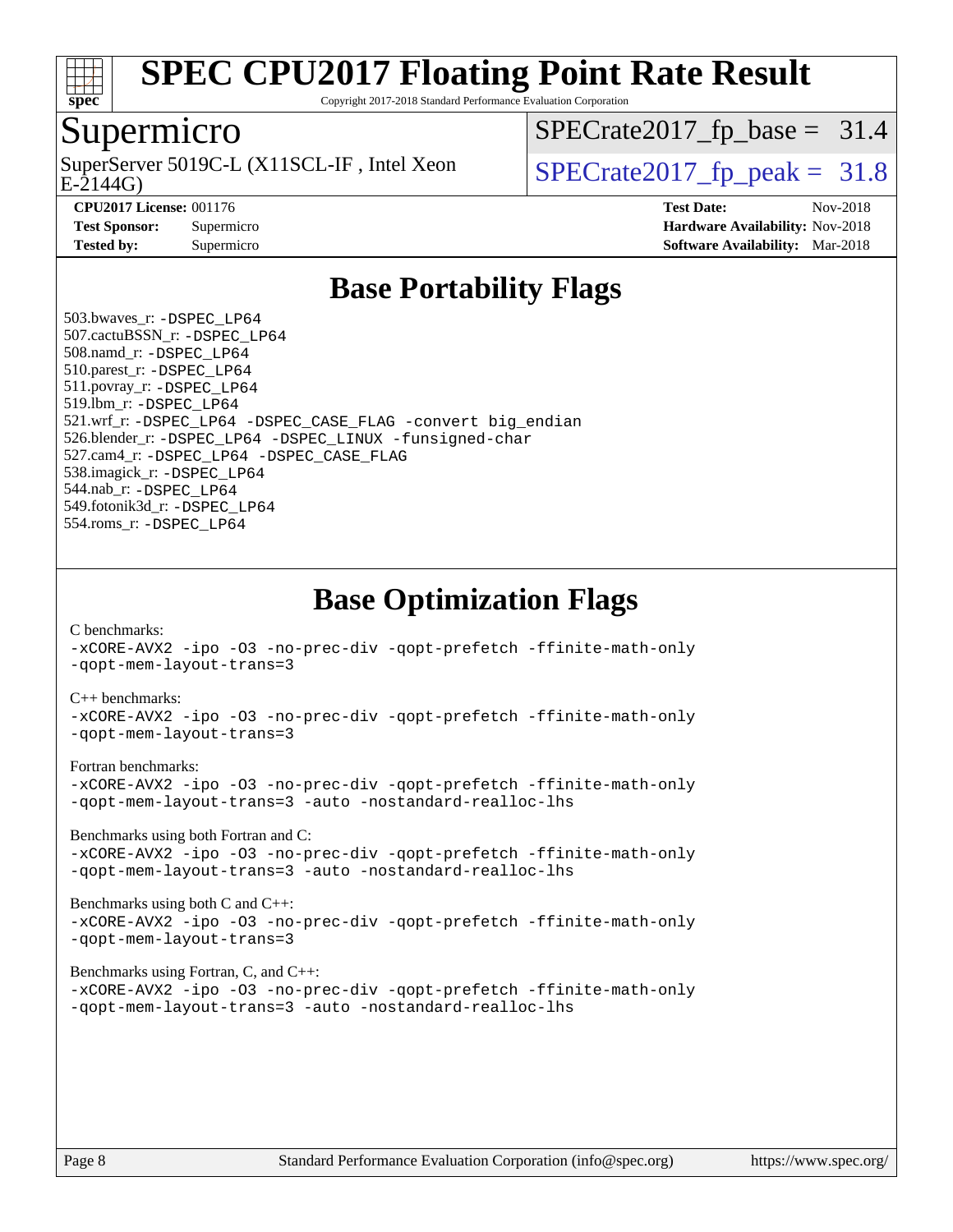

Copyright 2017-2018 Standard Performance Evaluation Corporation

### Supermicro

E-2144G) SuperServer 5019C-L (X11SCL-IF, Intel Xeon  $\big|$  [SPECrate2017\\_fp\\_peak =](http://www.spec.org/auto/cpu2017/Docs/result-fields.html#SPECrate2017fppeak) 31.8

 $SPECrate2017_fp\_base = 31.4$ 

**[CPU2017 License:](http://www.spec.org/auto/cpu2017/Docs/result-fields.html#CPU2017License)** 001176 **[Test Date:](http://www.spec.org/auto/cpu2017/Docs/result-fields.html#TestDate)** Nov-2018 **[Test Sponsor:](http://www.spec.org/auto/cpu2017/Docs/result-fields.html#TestSponsor)** Supermicro **[Hardware Availability:](http://www.spec.org/auto/cpu2017/Docs/result-fields.html#HardwareAvailability)** Nov-2018 **[Tested by:](http://www.spec.org/auto/cpu2017/Docs/result-fields.html#Testedby)** Supermicro **[Software Availability:](http://www.spec.org/auto/cpu2017/Docs/result-fields.html#SoftwareAvailability)** Mar-2018

# **[Peak Compiler Invocation](http://www.spec.org/auto/cpu2017/Docs/result-fields.html#PeakCompilerInvocation)**

[C benchmarks:](http://www.spec.org/auto/cpu2017/Docs/result-fields.html#Cbenchmarks) [icc -m64 -std=c11](http://www.spec.org/cpu2017/results/res2018q4/cpu2017-20181112-09585.flags.html#user_CCpeak_intel_icc_64bit_c11_33ee0cdaae7deeeab2a9725423ba97205ce30f63b9926c2519791662299b76a0318f32ddfffdc46587804de3178b4f9328c46fa7c2b0cd779d7a61945c91cd35)

[C++ benchmarks:](http://www.spec.org/auto/cpu2017/Docs/result-fields.html#CXXbenchmarks) [icpc -m64](http://www.spec.org/cpu2017/results/res2018q4/cpu2017-20181112-09585.flags.html#user_CXXpeak_intel_icpc_64bit_4ecb2543ae3f1412ef961e0650ca070fec7b7afdcd6ed48761b84423119d1bf6bdf5cad15b44d48e7256388bc77273b966e5eb805aefd121eb22e9299b2ec9d9)

[Fortran benchmarks](http://www.spec.org/auto/cpu2017/Docs/result-fields.html#Fortranbenchmarks): [ifort -m64](http://www.spec.org/cpu2017/results/res2018q4/cpu2017-20181112-09585.flags.html#user_FCpeak_intel_ifort_64bit_24f2bb282fbaeffd6157abe4f878425411749daecae9a33200eee2bee2fe76f3b89351d69a8130dd5949958ce389cf37ff59a95e7a40d588e8d3a57e0c3fd751)

[Benchmarks using both Fortran and C:](http://www.spec.org/auto/cpu2017/Docs/result-fields.html#BenchmarksusingbothFortranandC) [ifort -m64](http://www.spec.org/cpu2017/results/res2018q4/cpu2017-20181112-09585.flags.html#user_CC_FCpeak_intel_ifort_64bit_24f2bb282fbaeffd6157abe4f878425411749daecae9a33200eee2bee2fe76f3b89351d69a8130dd5949958ce389cf37ff59a95e7a40d588e8d3a57e0c3fd751) [icc -m64 -std=c11](http://www.spec.org/cpu2017/results/res2018q4/cpu2017-20181112-09585.flags.html#user_CC_FCpeak_intel_icc_64bit_c11_33ee0cdaae7deeeab2a9725423ba97205ce30f63b9926c2519791662299b76a0318f32ddfffdc46587804de3178b4f9328c46fa7c2b0cd779d7a61945c91cd35)

[Benchmarks using both C and C++](http://www.spec.org/auto/cpu2017/Docs/result-fields.html#BenchmarksusingbothCandCXX): [icpc -m64](http://www.spec.org/cpu2017/results/res2018q4/cpu2017-20181112-09585.flags.html#user_CC_CXXpeak_intel_icpc_64bit_4ecb2543ae3f1412ef961e0650ca070fec7b7afdcd6ed48761b84423119d1bf6bdf5cad15b44d48e7256388bc77273b966e5eb805aefd121eb22e9299b2ec9d9) [icc -m64 -std=c11](http://www.spec.org/cpu2017/results/res2018q4/cpu2017-20181112-09585.flags.html#user_CC_CXXpeak_intel_icc_64bit_c11_33ee0cdaae7deeeab2a9725423ba97205ce30f63b9926c2519791662299b76a0318f32ddfffdc46587804de3178b4f9328c46fa7c2b0cd779d7a61945c91cd35)

[Benchmarks using Fortran, C, and C++:](http://www.spec.org/auto/cpu2017/Docs/result-fields.html#BenchmarksusingFortranCandCXX) [icpc -m64](http://www.spec.org/cpu2017/results/res2018q4/cpu2017-20181112-09585.flags.html#user_CC_CXX_FCpeak_intel_icpc_64bit_4ecb2543ae3f1412ef961e0650ca070fec7b7afdcd6ed48761b84423119d1bf6bdf5cad15b44d48e7256388bc77273b966e5eb805aefd121eb22e9299b2ec9d9) [icc -m64 -std=c11](http://www.spec.org/cpu2017/results/res2018q4/cpu2017-20181112-09585.flags.html#user_CC_CXX_FCpeak_intel_icc_64bit_c11_33ee0cdaae7deeeab2a9725423ba97205ce30f63b9926c2519791662299b76a0318f32ddfffdc46587804de3178b4f9328c46fa7c2b0cd779d7a61945c91cd35) [ifort -m64](http://www.spec.org/cpu2017/results/res2018q4/cpu2017-20181112-09585.flags.html#user_CC_CXX_FCpeak_intel_ifort_64bit_24f2bb282fbaeffd6157abe4f878425411749daecae9a33200eee2bee2fe76f3b89351d69a8130dd5949958ce389cf37ff59a95e7a40d588e8d3a57e0c3fd751)

**[Peak Portability Flags](http://www.spec.org/auto/cpu2017/Docs/result-fields.html#PeakPortabilityFlags)**

Same as Base Portability Flags

# **[Peak Optimization Flags](http://www.spec.org/auto/cpu2017/Docs/result-fields.html#PeakOptimizationFlags)**

[C benchmarks](http://www.spec.org/auto/cpu2017/Docs/result-fields.html#Cbenchmarks):

| Page 9                                 | Standard Performance Evaluation Corporation (info@spec.org)                                                               | https://www.spec.org/ |
|----------------------------------------|---------------------------------------------------------------------------------------------------------------------------|-----------------------|
|                                        | (Continued on next page)                                                                                                  |                       |
|                                        | 510.parest_r: -xCORE-AVX2 -ipo -03 -no-prec-div -qopt-prefetch<br>-ffinite-math-only -gopt-mem-layout-trans=3             |                       |
| -qopt-mem-layout-trans=3               | $508$ .namd_r: -prof-gen(pass 1) -prof-use(pass 2) -ipo -xCORE-AVX2 -03<br>-no-prec-div -qopt-prefetch -ffinite-math-only |                       |
| $C_{++}$ benchmarks:                   |                                                                                                                           |                       |
| $544$ .nab_r: basepeak = yes           |                                                                                                                           |                       |
| $538.\text{imagek}_r$ : basepeak = yes |                                                                                                                           |                       |
| -qopt-mem-layout-trans=3               | $519.$ lbm_r: -prof-qen(pass 1) -prof-use(pass 2) -ipo -xCORE-AVX2 -03<br>-no-prec-div -qopt-prefetch -ffinite-math-only  |                       |
|                                        |                                                                                                                           |                       |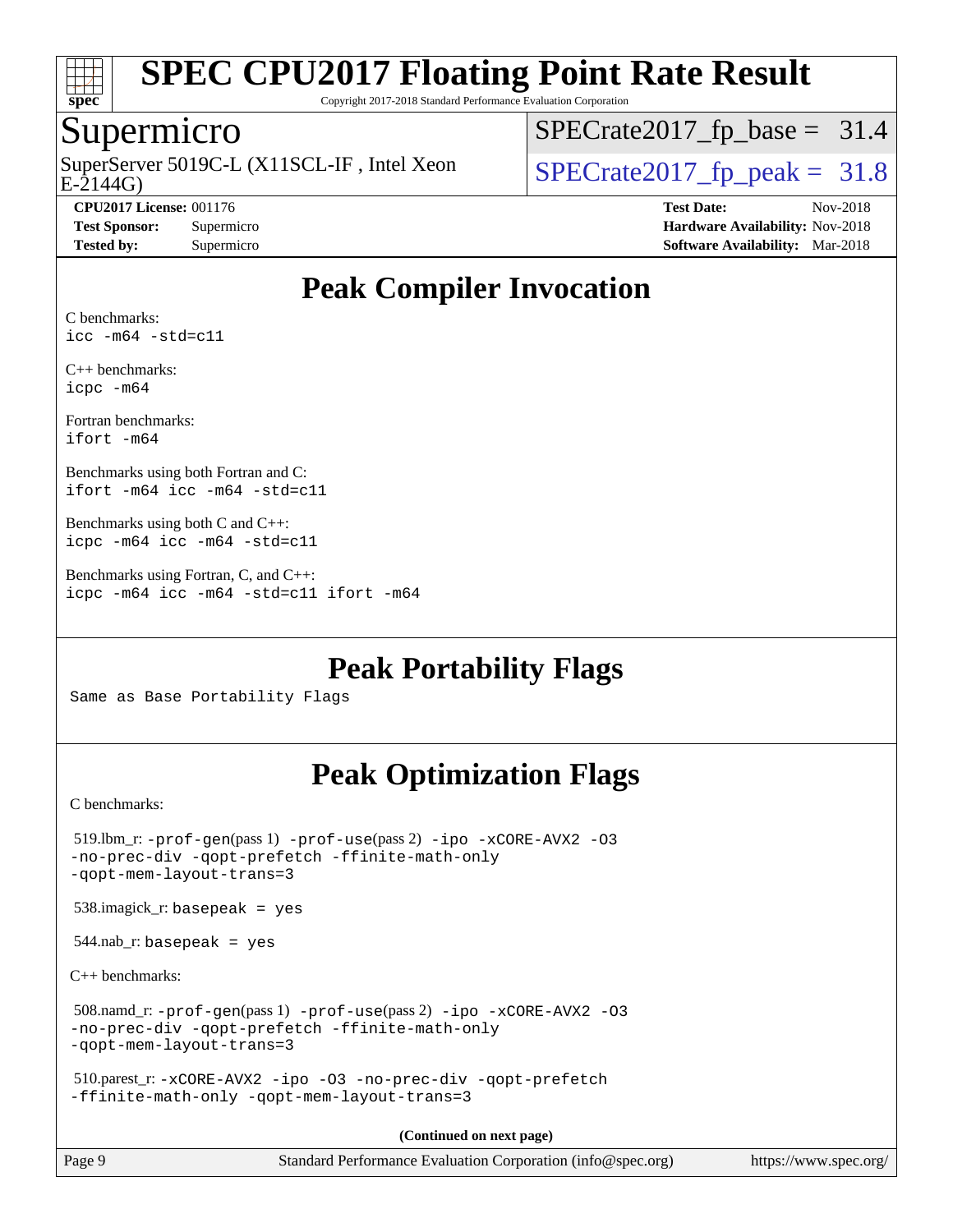

Copyright 2017-2018 Standard Performance Evaluation Corporation

### Supermicro

E-2144G) SuperServer 5019C-L (X11SCL-IF, Intel Xeon  $SPECrate2017$  fp\_peak = 31.8

 $SPECTate2017_fp\_base = 31.4$ 

**[Tested by:](http://www.spec.org/auto/cpu2017/Docs/result-fields.html#Testedby)** Supermicro **Supermicro [Software Availability:](http://www.spec.org/auto/cpu2017/Docs/result-fields.html#SoftwareAvailability)** Mar-2018

**[CPU2017 License:](http://www.spec.org/auto/cpu2017/Docs/result-fields.html#CPU2017License)** 001176 **[Test Date:](http://www.spec.org/auto/cpu2017/Docs/result-fields.html#TestDate)** Nov-2018 **[Test Sponsor:](http://www.spec.org/auto/cpu2017/Docs/result-fields.html#TestSponsor)** Supermicro **[Hardware Availability:](http://www.spec.org/auto/cpu2017/Docs/result-fields.html#HardwareAvailability)** Nov-2018

# **[Peak Optimization Flags \(Continued\)](http://www.spec.org/auto/cpu2017/Docs/result-fields.html#PeakOptimizationFlags)**

[Fortran benchmarks](http://www.spec.org/auto/cpu2017/Docs/result-fields.html#Fortranbenchmarks):

 503.bwaves\_r: [-xCORE-AVX2](http://www.spec.org/cpu2017/results/res2018q4/cpu2017-20181112-09585.flags.html#user_peakFOPTIMIZE503_bwaves_r_f-xCORE-AVX2) [-ipo](http://www.spec.org/cpu2017/results/res2018q4/cpu2017-20181112-09585.flags.html#user_peakFOPTIMIZE503_bwaves_r_f-ipo) [-O3](http://www.spec.org/cpu2017/results/res2018q4/cpu2017-20181112-09585.flags.html#user_peakFOPTIMIZE503_bwaves_r_f-O3) [-no-prec-div](http://www.spec.org/cpu2017/results/res2018q4/cpu2017-20181112-09585.flags.html#user_peakFOPTIMIZE503_bwaves_r_f-no-prec-div) [-qopt-prefetch](http://www.spec.org/cpu2017/results/res2018q4/cpu2017-20181112-09585.flags.html#user_peakFOPTIMIZE503_bwaves_r_f-qopt-prefetch) [-ffinite-math-only](http://www.spec.org/cpu2017/results/res2018q4/cpu2017-20181112-09585.flags.html#user_peakFOPTIMIZE503_bwaves_r_f_finite_math_only_cb91587bd2077682c4b38af759c288ed7c732db004271a9512da14a4f8007909a5f1427ecbf1a0fb78ff2a814402c6114ac565ca162485bbcae155b5e4258871) [-qopt-mem-layout-trans=3](http://www.spec.org/cpu2017/results/res2018q4/cpu2017-20181112-09585.flags.html#user_peakFOPTIMIZE503_bwaves_r_f-qopt-mem-layout-trans_de80db37974c74b1f0e20d883f0b675c88c3b01e9d123adea9b28688d64333345fb62bc4a798493513fdb68f60282f9a726aa07f478b2f7113531aecce732043) [-auto](http://www.spec.org/cpu2017/results/res2018q4/cpu2017-20181112-09585.flags.html#user_peakFOPTIMIZE503_bwaves_r_f-auto) [-nostandard-realloc-lhs](http://www.spec.org/cpu2017/results/res2018q4/cpu2017-20181112-09585.flags.html#user_peakEXTRA_FOPTIMIZE503_bwaves_r_f_2003_std_realloc_82b4557e90729c0f113870c07e44d33d6f5a304b4f63d4c15d2d0f1fab99f5daaed73bdb9275d9ae411527f28b936061aa8b9c8f2d63842963b95c9dd6426b8a)

549.fotonik3d\_r: Same as 503.bwaves\_r

 554.roms\_r: [-prof-gen](http://www.spec.org/cpu2017/results/res2018q4/cpu2017-20181112-09585.flags.html#user_peakPASS1_FFLAGSPASS1_LDFLAGS554_roms_r_prof_gen_5aa4926d6013ddb2a31985c654b3eb18169fc0c6952a63635c234f711e6e63dd76e94ad52365559451ec499a2cdb89e4dc58ba4c67ef54ca681ffbe1461d6b36)(pass 1) [-prof-use](http://www.spec.org/cpu2017/results/res2018q4/cpu2017-20181112-09585.flags.html#user_peakPASS2_FFLAGSPASS2_LDFLAGS554_roms_r_prof_use_1a21ceae95f36a2b53c25747139a6c16ca95bd9def2a207b4f0849963b97e94f5260e30a0c64f4bb623698870e679ca08317ef8150905d41bd88c6f78df73f19)(pass 2) [-ipo](http://www.spec.org/cpu2017/results/res2018q4/cpu2017-20181112-09585.flags.html#user_peakPASS1_FOPTIMIZEPASS2_FOPTIMIZE554_roms_r_f-ipo) [-xCORE-AVX2](http://www.spec.org/cpu2017/results/res2018q4/cpu2017-20181112-09585.flags.html#user_peakPASS2_FOPTIMIZE554_roms_r_f-xCORE-AVX2) [-O3](http://www.spec.org/cpu2017/results/res2018q4/cpu2017-20181112-09585.flags.html#user_peakPASS1_FOPTIMIZEPASS2_FOPTIMIZE554_roms_r_f-O3) [-no-prec-div](http://www.spec.org/cpu2017/results/res2018q4/cpu2017-20181112-09585.flags.html#user_peakPASS1_FOPTIMIZEPASS2_FOPTIMIZE554_roms_r_f-no-prec-div) [-qopt-prefetch](http://www.spec.org/cpu2017/results/res2018q4/cpu2017-20181112-09585.flags.html#user_peakPASS1_FOPTIMIZEPASS2_FOPTIMIZE554_roms_r_f-qopt-prefetch) [-ffinite-math-only](http://www.spec.org/cpu2017/results/res2018q4/cpu2017-20181112-09585.flags.html#user_peakPASS1_FOPTIMIZEPASS2_FOPTIMIZE554_roms_r_f_finite_math_only_cb91587bd2077682c4b38af759c288ed7c732db004271a9512da14a4f8007909a5f1427ecbf1a0fb78ff2a814402c6114ac565ca162485bbcae155b5e4258871) [-qopt-mem-layout-trans=3](http://www.spec.org/cpu2017/results/res2018q4/cpu2017-20181112-09585.flags.html#user_peakPASS1_FOPTIMIZEPASS2_FOPTIMIZE554_roms_r_f-qopt-mem-layout-trans_de80db37974c74b1f0e20d883f0b675c88c3b01e9d123adea9b28688d64333345fb62bc4a798493513fdb68f60282f9a726aa07f478b2f7113531aecce732043) [-auto](http://www.spec.org/cpu2017/results/res2018q4/cpu2017-20181112-09585.flags.html#user_peakPASS2_FOPTIMIZE554_roms_r_f-auto) [-nostandard-realloc-lhs](http://www.spec.org/cpu2017/results/res2018q4/cpu2017-20181112-09585.flags.html#user_peakEXTRA_FOPTIMIZE554_roms_r_f_2003_std_realloc_82b4557e90729c0f113870c07e44d33d6f5a304b4f63d4c15d2d0f1fab99f5daaed73bdb9275d9ae411527f28b936061aa8b9c8f2d63842963b95c9dd6426b8a)

[Benchmarks using both Fortran and C](http://www.spec.org/auto/cpu2017/Docs/result-fields.html#BenchmarksusingbothFortranandC):

 521.wrf\_r: [-prof-gen](http://www.spec.org/cpu2017/results/res2018q4/cpu2017-20181112-09585.flags.html#user_peakPASS1_CFLAGSPASS1_FFLAGSPASS1_LDFLAGS521_wrf_r_prof_gen_5aa4926d6013ddb2a31985c654b3eb18169fc0c6952a63635c234f711e6e63dd76e94ad52365559451ec499a2cdb89e4dc58ba4c67ef54ca681ffbe1461d6b36)(pass 1) [-prof-use](http://www.spec.org/cpu2017/results/res2018q4/cpu2017-20181112-09585.flags.html#user_peakPASS2_CFLAGSPASS2_FFLAGSPASS2_LDFLAGS521_wrf_r_prof_use_1a21ceae95f36a2b53c25747139a6c16ca95bd9def2a207b4f0849963b97e94f5260e30a0c64f4bb623698870e679ca08317ef8150905d41bd88c6f78df73f19)(pass 2) [-ipo](http://www.spec.org/cpu2017/results/res2018q4/cpu2017-20181112-09585.flags.html#user_peakPASS1_COPTIMIZEPASS1_FOPTIMIZEPASS2_COPTIMIZEPASS2_FOPTIMIZE521_wrf_r_f-ipo) [-xCORE-AVX2](http://www.spec.org/cpu2017/results/res2018q4/cpu2017-20181112-09585.flags.html#user_peakPASS2_COPTIMIZEPASS2_FOPTIMIZE521_wrf_r_f-xCORE-AVX2) [-O3](http://www.spec.org/cpu2017/results/res2018q4/cpu2017-20181112-09585.flags.html#user_peakPASS1_COPTIMIZEPASS1_FOPTIMIZEPASS2_COPTIMIZEPASS2_FOPTIMIZE521_wrf_r_f-O3) [-no-prec-div](http://www.spec.org/cpu2017/results/res2018q4/cpu2017-20181112-09585.flags.html#user_peakPASS1_COPTIMIZEPASS1_FOPTIMIZEPASS2_COPTIMIZEPASS2_FOPTIMIZE521_wrf_r_f-no-prec-div) [-qopt-prefetch](http://www.spec.org/cpu2017/results/res2018q4/cpu2017-20181112-09585.flags.html#user_peakPASS1_COPTIMIZEPASS1_FOPTIMIZEPASS2_COPTIMIZEPASS2_FOPTIMIZE521_wrf_r_f-qopt-prefetch) [-ffinite-math-only](http://www.spec.org/cpu2017/results/res2018q4/cpu2017-20181112-09585.flags.html#user_peakPASS1_COPTIMIZEPASS1_FOPTIMIZEPASS2_COPTIMIZEPASS2_FOPTIMIZE521_wrf_r_f_finite_math_only_cb91587bd2077682c4b38af759c288ed7c732db004271a9512da14a4f8007909a5f1427ecbf1a0fb78ff2a814402c6114ac565ca162485bbcae155b5e4258871) [-qopt-mem-layout-trans=3](http://www.spec.org/cpu2017/results/res2018q4/cpu2017-20181112-09585.flags.html#user_peakPASS1_COPTIMIZEPASS1_FOPTIMIZEPASS2_COPTIMIZEPASS2_FOPTIMIZE521_wrf_r_f-qopt-mem-layout-trans_de80db37974c74b1f0e20d883f0b675c88c3b01e9d123adea9b28688d64333345fb62bc4a798493513fdb68f60282f9a726aa07f478b2f7113531aecce732043) [-auto](http://www.spec.org/cpu2017/results/res2018q4/cpu2017-20181112-09585.flags.html#user_peakPASS2_FOPTIMIZE521_wrf_r_f-auto) [-nostandard-realloc-lhs](http://www.spec.org/cpu2017/results/res2018q4/cpu2017-20181112-09585.flags.html#user_peakEXTRA_FOPTIMIZE521_wrf_r_f_2003_std_realloc_82b4557e90729c0f113870c07e44d33d6f5a304b4f63d4c15d2d0f1fab99f5daaed73bdb9275d9ae411527f28b936061aa8b9c8f2d63842963b95c9dd6426b8a)

 $527.cam4_r$ : basepeak = yes

[Benchmarks using both C and C++](http://www.spec.org/auto/cpu2017/Docs/result-fields.html#BenchmarksusingbothCandCXX):

 511.povray\_r: [-prof-gen](http://www.spec.org/cpu2017/results/res2018q4/cpu2017-20181112-09585.flags.html#user_peakPASS1_CFLAGSPASS1_CXXFLAGSPASS1_LDFLAGS511_povray_r_prof_gen_5aa4926d6013ddb2a31985c654b3eb18169fc0c6952a63635c234f711e6e63dd76e94ad52365559451ec499a2cdb89e4dc58ba4c67ef54ca681ffbe1461d6b36)(pass 1) [-prof-use](http://www.spec.org/cpu2017/results/res2018q4/cpu2017-20181112-09585.flags.html#user_peakPASS2_CFLAGSPASS2_CXXFLAGSPASS2_LDFLAGS511_povray_r_prof_use_1a21ceae95f36a2b53c25747139a6c16ca95bd9def2a207b4f0849963b97e94f5260e30a0c64f4bb623698870e679ca08317ef8150905d41bd88c6f78df73f19)(pass 2) [-ipo](http://www.spec.org/cpu2017/results/res2018q4/cpu2017-20181112-09585.flags.html#user_peakPASS1_COPTIMIZEPASS1_CXXOPTIMIZEPASS2_COPTIMIZEPASS2_CXXOPTIMIZE511_povray_r_f-ipo) [-xCORE-AVX2](http://www.spec.org/cpu2017/results/res2018q4/cpu2017-20181112-09585.flags.html#user_peakPASS2_COPTIMIZEPASS2_CXXOPTIMIZE511_povray_r_f-xCORE-AVX2) [-O3](http://www.spec.org/cpu2017/results/res2018q4/cpu2017-20181112-09585.flags.html#user_peakPASS1_COPTIMIZEPASS1_CXXOPTIMIZEPASS2_COPTIMIZEPASS2_CXXOPTIMIZE511_povray_r_f-O3) [-no-prec-div](http://www.spec.org/cpu2017/results/res2018q4/cpu2017-20181112-09585.flags.html#user_peakPASS1_COPTIMIZEPASS1_CXXOPTIMIZEPASS2_COPTIMIZEPASS2_CXXOPTIMIZE511_povray_r_f-no-prec-div) [-qopt-prefetch](http://www.spec.org/cpu2017/results/res2018q4/cpu2017-20181112-09585.flags.html#user_peakPASS1_COPTIMIZEPASS1_CXXOPTIMIZEPASS2_COPTIMIZEPASS2_CXXOPTIMIZE511_povray_r_f-qopt-prefetch) [-ffinite-math-only](http://www.spec.org/cpu2017/results/res2018q4/cpu2017-20181112-09585.flags.html#user_peakPASS1_COPTIMIZEPASS1_CXXOPTIMIZEPASS2_COPTIMIZEPASS2_CXXOPTIMIZE511_povray_r_f_finite_math_only_cb91587bd2077682c4b38af759c288ed7c732db004271a9512da14a4f8007909a5f1427ecbf1a0fb78ff2a814402c6114ac565ca162485bbcae155b5e4258871) [-qopt-mem-layout-trans=3](http://www.spec.org/cpu2017/results/res2018q4/cpu2017-20181112-09585.flags.html#user_peakPASS1_COPTIMIZEPASS1_CXXOPTIMIZEPASS2_COPTIMIZEPASS2_CXXOPTIMIZE511_povray_r_f-qopt-mem-layout-trans_de80db37974c74b1f0e20d883f0b675c88c3b01e9d123adea9b28688d64333345fb62bc4a798493513fdb68f60282f9a726aa07f478b2f7113531aecce732043)

 526.blender\_r: [-xCORE-AVX2](http://www.spec.org/cpu2017/results/res2018q4/cpu2017-20181112-09585.flags.html#user_peakCOPTIMIZECXXOPTIMIZE526_blender_r_f-xCORE-AVX2) [-ipo](http://www.spec.org/cpu2017/results/res2018q4/cpu2017-20181112-09585.flags.html#user_peakCOPTIMIZECXXOPTIMIZE526_blender_r_f-ipo) [-O3](http://www.spec.org/cpu2017/results/res2018q4/cpu2017-20181112-09585.flags.html#user_peakCOPTIMIZECXXOPTIMIZE526_blender_r_f-O3) [-no-prec-div](http://www.spec.org/cpu2017/results/res2018q4/cpu2017-20181112-09585.flags.html#user_peakCOPTIMIZECXXOPTIMIZE526_blender_r_f-no-prec-div) [-qopt-prefetch](http://www.spec.org/cpu2017/results/res2018q4/cpu2017-20181112-09585.flags.html#user_peakCOPTIMIZECXXOPTIMIZE526_blender_r_f-qopt-prefetch) [-ffinite-math-only](http://www.spec.org/cpu2017/results/res2018q4/cpu2017-20181112-09585.flags.html#user_peakCOPTIMIZECXXOPTIMIZE526_blender_r_f_finite_math_only_cb91587bd2077682c4b38af759c288ed7c732db004271a9512da14a4f8007909a5f1427ecbf1a0fb78ff2a814402c6114ac565ca162485bbcae155b5e4258871) [-qopt-mem-layout-trans=3](http://www.spec.org/cpu2017/results/res2018q4/cpu2017-20181112-09585.flags.html#user_peakCOPTIMIZECXXOPTIMIZE526_blender_r_f-qopt-mem-layout-trans_de80db37974c74b1f0e20d883f0b675c88c3b01e9d123adea9b28688d64333345fb62bc4a798493513fdb68f60282f9a726aa07f478b2f7113531aecce732043)

[Benchmarks using Fortran, C, and C++:](http://www.spec.org/auto/cpu2017/Docs/result-fields.html#BenchmarksusingFortranCandCXX) [-xCORE-AVX2](http://www.spec.org/cpu2017/results/res2018q4/cpu2017-20181112-09585.flags.html#user_CC_CXX_FCpeak_f-xCORE-AVX2) [-ipo](http://www.spec.org/cpu2017/results/res2018q4/cpu2017-20181112-09585.flags.html#user_CC_CXX_FCpeak_f-ipo) [-O3](http://www.spec.org/cpu2017/results/res2018q4/cpu2017-20181112-09585.flags.html#user_CC_CXX_FCpeak_f-O3) [-no-prec-div](http://www.spec.org/cpu2017/results/res2018q4/cpu2017-20181112-09585.flags.html#user_CC_CXX_FCpeak_f-no-prec-div) [-qopt-prefetch](http://www.spec.org/cpu2017/results/res2018q4/cpu2017-20181112-09585.flags.html#user_CC_CXX_FCpeak_f-qopt-prefetch) [-ffinite-math-only](http://www.spec.org/cpu2017/results/res2018q4/cpu2017-20181112-09585.flags.html#user_CC_CXX_FCpeak_f_finite_math_only_cb91587bd2077682c4b38af759c288ed7c732db004271a9512da14a4f8007909a5f1427ecbf1a0fb78ff2a814402c6114ac565ca162485bbcae155b5e4258871) [-qopt-mem-layout-trans=3](http://www.spec.org/cpu2017/results/res2018q4/cpu2017-20181112-09585.flags.html#user_CC_CXX_FCpeak_f-qopt-mem-layout-trans_de80db37974c74b1f0e20d883f0b675c88c3b01e9d123adea9b28688d64333345fb62bc4a798493513fdb68f60282f9a726aa07f478b2f7113531aecce732043) [-auto](http://www.spec.org/cpu2017/results/res2018q4/cpu2017-20181112-09585.flags.html#user_CC_CXX_FCpeak_f-auto) [-nostandard-realloc-lhs](http://www.spec.org/cpu2017/results/res2018q4/cpu2017-20181112-09585.flags.html#user_CC_CXX_FCpeak_f_2003_std_realloc_82b4557e90729c0f113870c07e44d33d6f5a304b4f63d4c15d2d0f1fab99f5daaed73bdb9275d9ae411527f28b936061aa8b9c8f2d63842963b95c9dd6426b8a)

The flags files that were used to format this result can be browsed at <http://www.spec.org/cpu2017/flags/Intel-ic18.0-official-linux64.2017-12-21.html> <http://www.spec.org/cpu2017/flags/Supermicro-Platform-Settings-V1.2-SKL-revD.html>

You can also download the XML flags sources by saving the following links: <http://www.spec.org/cpu2017/flags/Intel-ic18.0-official-linux64.2017-12-21.xml> <http://www.spec.org/cpu2017/flags/Supermicro-Platform-Settings-V1.2-SKL-revD.xml>